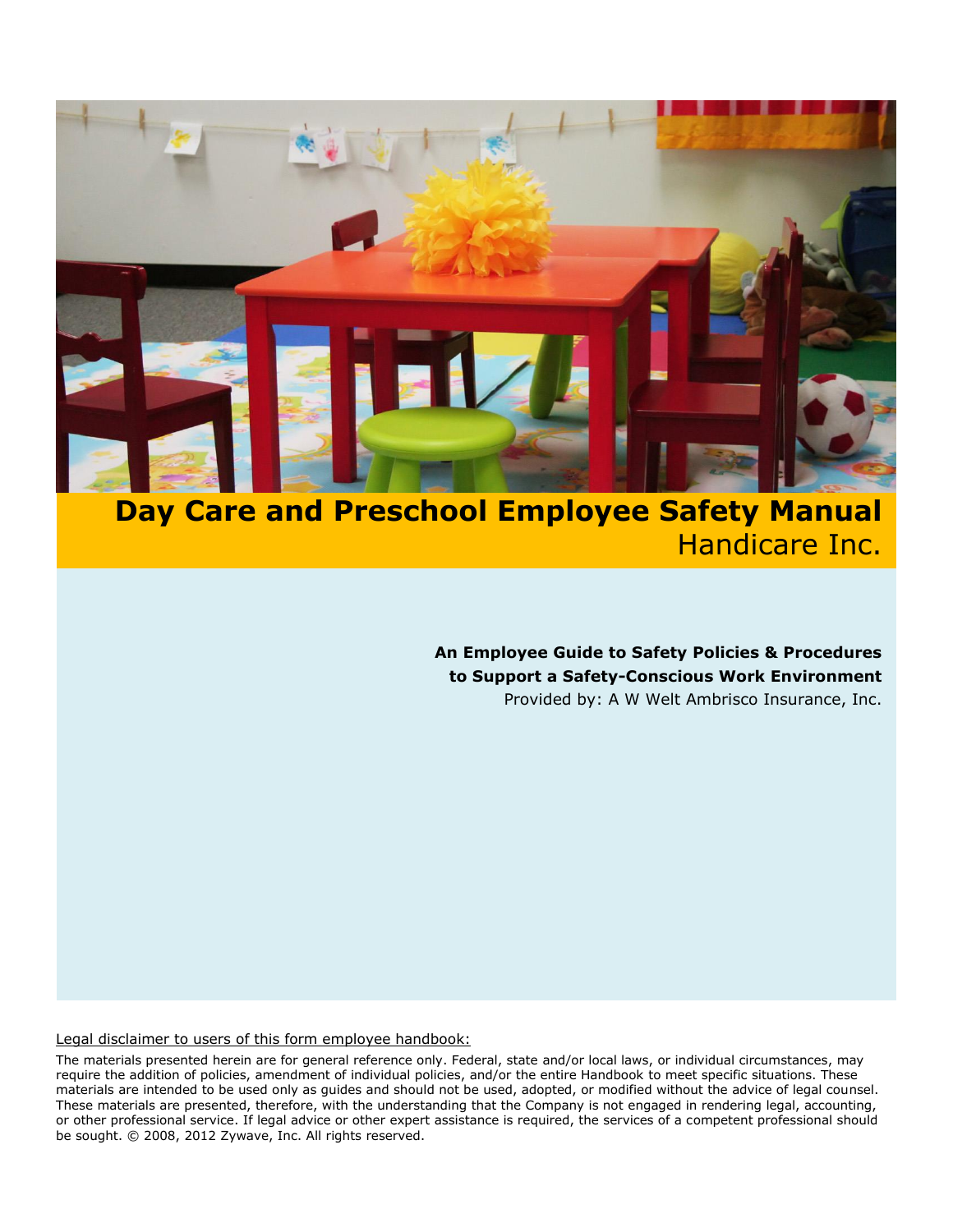Handicare Inc. recognizes that employees drive our business. As the most critical resource, employees will be safeguarded through training, provision of appropriate work surroundings and procedures that foster protection of health and safety. All work conducted by Handicare Inc.'s employees will take into account the intent of this policy. No duty, no matter what its perceived result, will be deemed more important than employee health and safety.

Handicare Inc. is firmly committed to the safety of our employees. We will do everything possible to prevent workplace accidents and we are committed to providing a safe working environment for all employees.

We value our employees not only as employees but also as human beings critical to the success of their family, the local community and Handicare Inc.

Employees are encouraged to report any unsafe work practices or safety hazards encountered on the job. All accidents/incidents (no matter how slight) are to be immediately reported to the supervisor on duty.

A key factor in implementing this policy will be the strict compliance to all applicable federal, state and local policies and procedures. Failure to comply with these policies may result in disciplinary actions.

Respecting this, Handicare Inc. will make every reasonable effort to provide a safe and healthful workplace that is free from any recognized or known potential hazards. Additionally, Handicare Inc. subscribes to these principles:

- 1. All accidents are preventable through implementation of effective safety and health control policies and programs.
- 2. Safety and health controls are a major part of our work every day.
- 3. Accident prevention is good business. It minimizes human suffering, promotes better working conditions for everyone, holds Handicare Inc. in higher regard with customers and increases productivity. This is why Handicare Inc. will comply with all safety and health regulations which apply to the course and scope of operations.
- 4. Management is responsible for providing the safest possible workplace for employees. Consequently, management of Handicare Inc. is committed to allocating and providing all of the resources needed to promote and effectively implement this safety policy.
- 5. Employees are responsible for following safe work practices and company rules, and for preventing accidents and injuries. Management will establish lines of communication to solicit and receive comments, information, suggestions and assistance from employees where safety and health are concerned.
- 6. Management and supervisors of Handicare Inc. will set an exemplary example with good attitudes and strong commitment to safety and health in the workplace. Toward this end, management must monitor company safety and health performance, working environment and conditions to ensure that program objectives are achieved.
- 7. Our safety program applies to all employees and persons affected or associated in any way by the scope of this business. Everyone's goal must be to constantly improve safety awareness and to prevent accidents and injuries.

Everyone at Handicare Inc. must be involved and committed to safety. This must be a team effort. Together, we can prevent accidents and injuries. Together, we can keep each other safe and healthy in the workplace.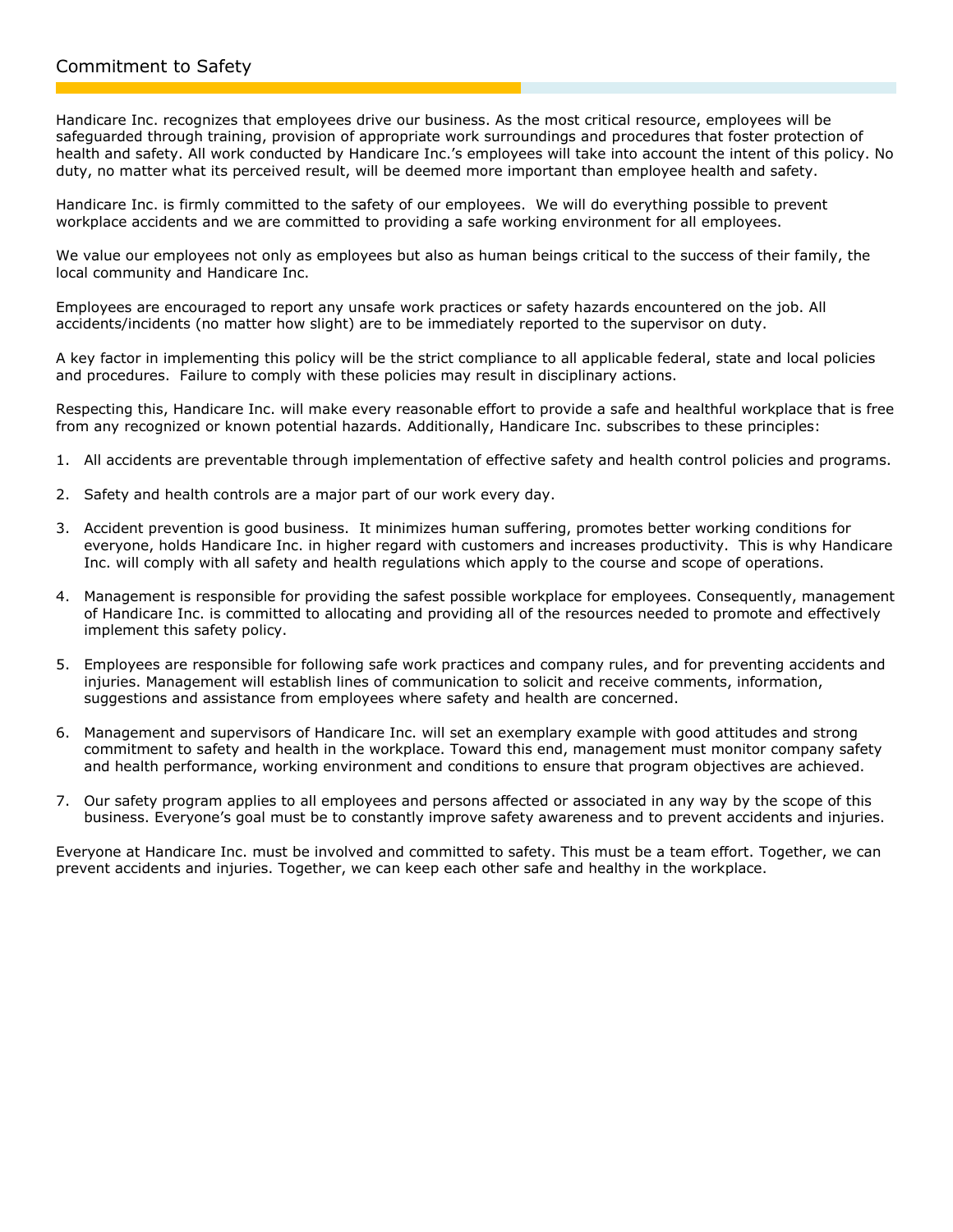<span id="page-2-0"></span>

| ACCESS TO EMPLOYEE EXPOSURE & MEDICAL RECORDS 12 |
|--------------------------------------------------|
|                                                  |
|                                                  |
| MOTOR VEHICLE RECORD (MVR) GRADING CRITERIA 16   |
|                                                  |
|                                                  |
|                                                  |
|                                                  |
|                                                  |

T.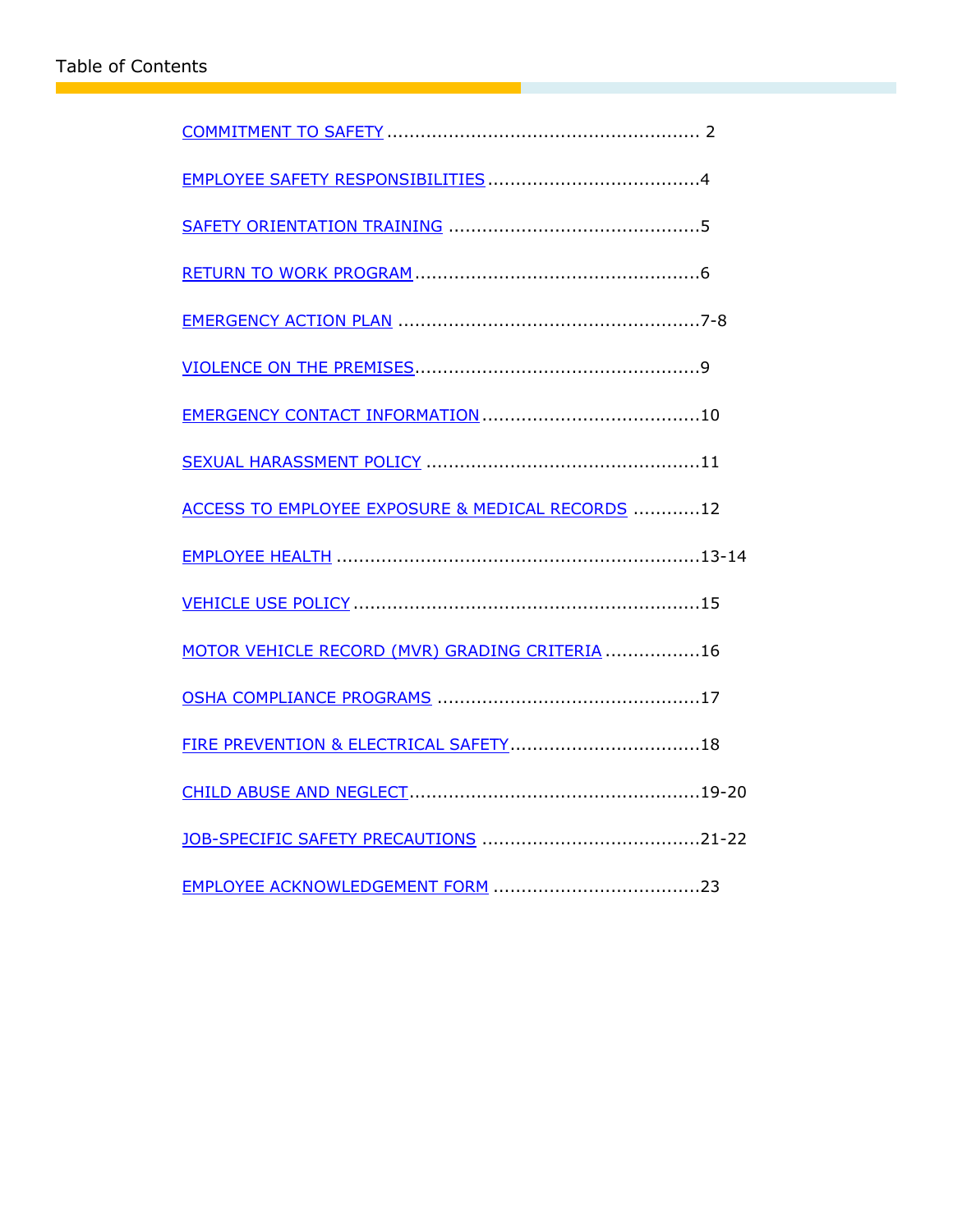The primary responsibility of Handicare Inc. employees is to perform their duties in a safe manner in order to prevent injury to themselves and others.

As a condition of employment, employees MUST become familiar with, observe and obey Handicare Inc.'s rules and established policies for health, safety and preventing injuries while at work. Additionally, employees MUST learn the approved safe practices and procedures that apply to their work.

Before beginning special work or new assignments, an employee should review applicable and appropriate safety rules.

If an employee has any questions about how a task should be done safely, they are under instruction *NOT* to begin the task until they discuss the situation with their supervisor. Together, they will determine the safe way to do the job.

If, after discussing a safety situation with their supervisor, an employee still has questions or concerns, they are required to contact the Safety Coordinator.

*NO EMPLOYEE IS EVER REQUIRED* to perform work that they believe is unsafe or that they think is likely to cause injury or a health risk to themselves or others.

## **General Safety Rules**

#### **Conduct**

- Horseplay, 'practical jokes,' etc., are forbidden. Employees are required to work in an injury-free manner displaying accepted levels of behavior. Conduct that places the employee or others at risk, or which threatens or intimidates others, is forbidden.

#### **Drugs and Alcohol**

Use and/or possession of illegal drugs or alcohol on company property or on company time are forbidden. Reporting for work while under the influence of illegal drugs or alcohol is forbidden.

#### **Housekeeping**

You are responsible to keep your work area clean and safe. Clean up several times throughout the day, disposing of trash and waste in approved containers, wiping up any drips/spills immediately and putting equipment and tools away as you are finished with them.

The following areas must remain clear of obstructions:

- Aisles/exits
- Fire extinguishers and emergency equipment
- All electrical breakers, controls and switches

## **Injury Reporting**

All work-related injuries must be reported to your supervisor immediately. Failure to immediately report injuries can result in loss of Workers' Compensation benefits. After each medical appointment resulting from a workrelated injury, you must contact your supervisor to discuss your progress. You must also give your supervisor any paperwork that you received at the appointment.

<span id="page-3-0"></span>Handicare Inc. provides Transitional Return to Work (light duty) jobs for persons injured at work. Transitional work is meant to allow the injured or ill employee to heal under a doctor's care while remaining productive. Employees are required to return to work immediately upon release.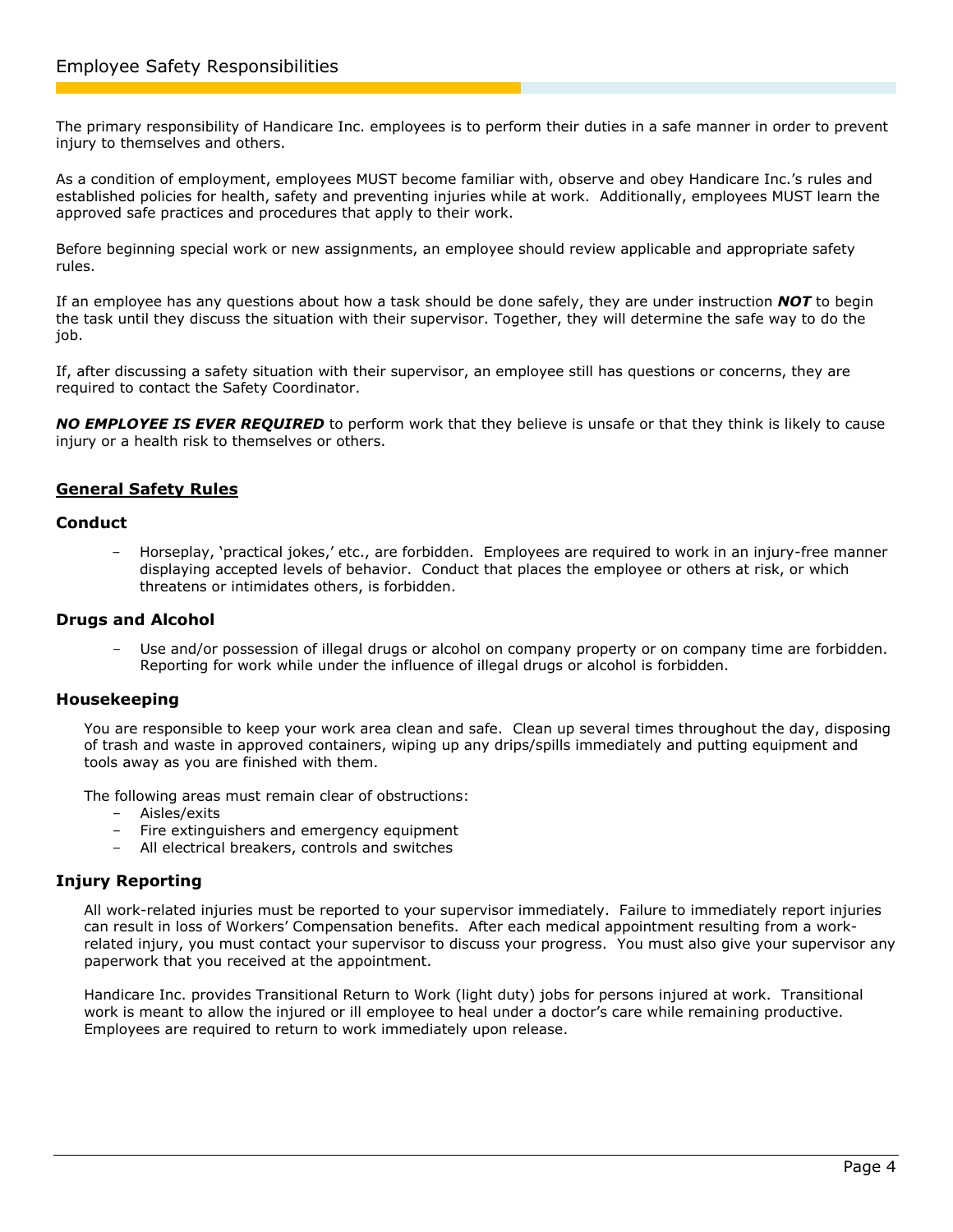Handicare Inc. is committed to providing safety- and health-related orientation and training for all employees at all levels. Handicare Inc. will maintain and support a program to educate and familiarize employees with safety and health procedures, rules and safe work practices. The training subjects and materials have been developed using industry best practices criteria and site-specific data.

The training may include, but is not limited to, the following:

- 1. Company-specific accident and incident data
- 2. Hazards associated with the work area
- 3. Hazards associated with a specific job or task
- 4. Personal protective equipment
- 5. Emergency procedures
- 6. Employee accident reporting requirements
- 7. Return to work program
- 8. Any OSHA required training not included or addressed above

#### **Periodic Inspections**

It is the policy of Handicare Inc. that workplaces are subject to periodic safety and health inspections to ensure implementation and execution of our policies and procedures. All employees are responsible for cooperating during these inspections and managers and supervisors are responsible for initiating corrective actions to improve items discovered during the walk-through inspection.

## **Incident Reporting**

Any work-related injury or suspected injury must be reported immediately to your supervisor. A First Report of Injury form must be completed. Failure to promptly report an injury may result in disciplinary action. Human Resources will issue an Employer Authorization Form for the injured employee to take to the treating medical practitioner. The employee must return this form to Human Resources by the next business day.

After each practitioner appointment, the employee must report to their supervisor and Human Resources to review their progress. Handicare Inc. provides light duty work for employees recovering from injury. Employees are required to return to light duty work immediately upon release.

<span id="page-4-0"></span>An accident investigation will be conducted to determine the root cause of the accident. The injured employee will be asked to participate in the investigation.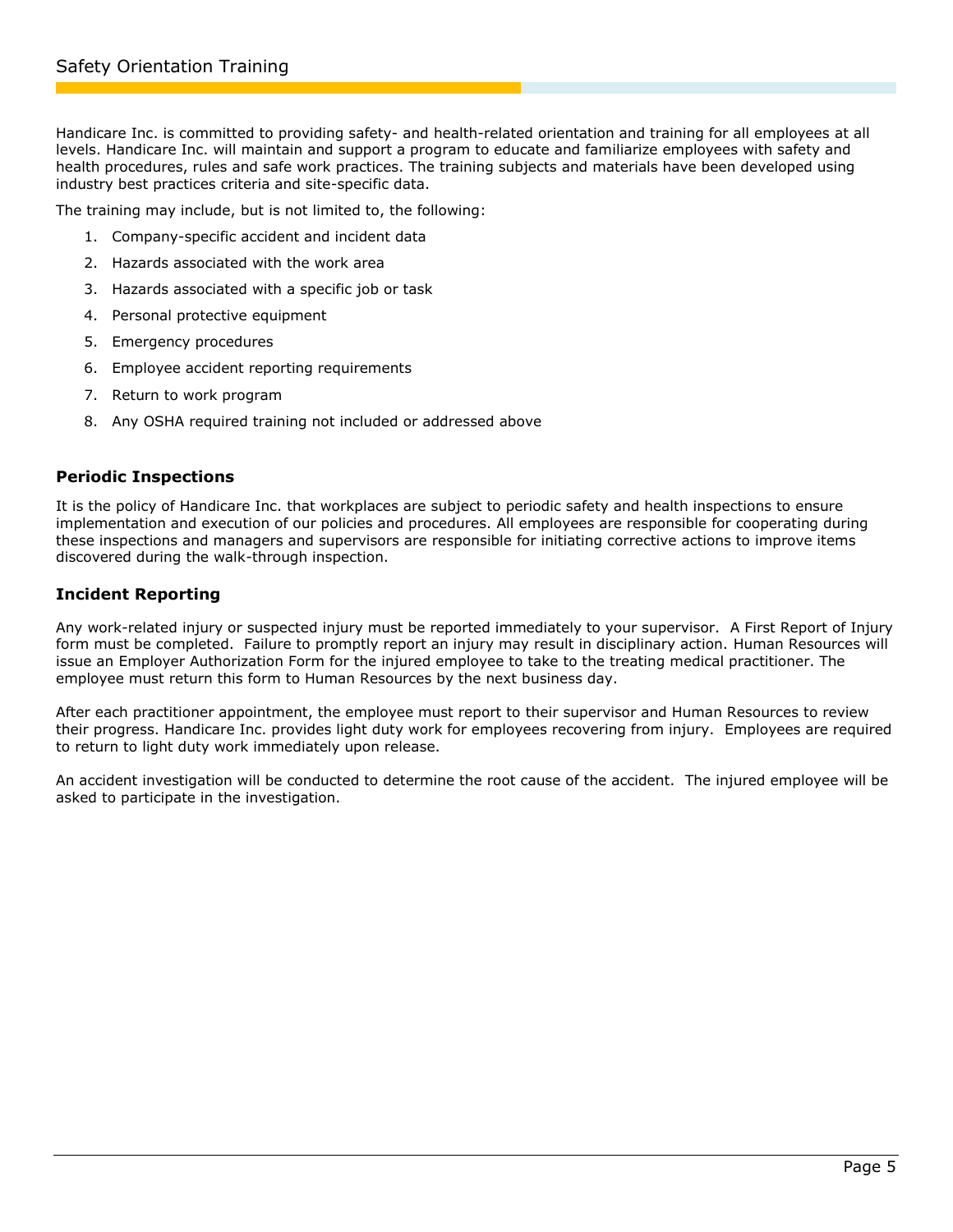It is our goal to prevent work-related injuries from happening. We are always concerned when one of our employees is injured or falls ill due to a work-related condition. We believe that such absences cost both Handicare Inc. and our employees. We want our injured employees to get the best possible medical treatment immediately to ensure the earliest possible recovery and return to work.

Handicare Inc. has a workers' compensation program available for employees who have suffered work-related injuries. The program's administrator will determine, based upon their guidelines, whether you are eligible for wage loss or medical expenses under that program.

Handicare Inc. wants to provide meaningful work activity for all employees who become unable to perform all, or portions, of their regular work assignment. Thus, we have implemented a Return to Work program, which includes transitional or light duty work. The Return to Work program is temporary, not to exceed six months.

## **Employee Procedures**

- All work-related injuries should be reported immediately to your supervisor no later than the end of the shift on which the injury occurs.
- If a **post-accident drug screen** is not performed the **same day** as the injury, the employee will only be paid up to one hour while taking time out to have the drug screen sample collected.
- You must complete and sign a Report of Injury or Illness form.
- When medical treatment is sought, the injured employee must advise their supervisor that they are seeking treatment and obtain a Return to Work Evaluation form. Regardless of the choice of physicians, the Return to Work form must be completed for each practitioner visit. Handicare Inc. will not accept a general note stating only that you are to be off work.
- Under this program, temporary light duty work may be available for up to sixty (60) days (with a review of your progress every 30 days) while you are temporarily unable to work in your regular job capacity. Transitional or light duty work beyond sixty (60) days, up to a maximum of six (6) months, will be evaluated on a case-by-case basis.
- If you are unable to return to your regular job, but are capable of performing transitional duty, you must return to transitional duty. Failure to do so will result in your not being eligible for full disability benefits under the workers' compensation program, and may result in disqualification for certain employee benefits and, in some cases, be a basis for termination.
- Employees who are unable to work and whose absences Handicare Inc. approves must keep us informed on a weekly basis of their status. Failure to do so will result in a reduction in benefits available and discipline, up to and including termination from employment.
- If you are unable to return to your regular job or transitional duty, your absence must be approved under the Family Medical Leave Act (FMLA) program. For this purpose, you need to complete a Family Medical Leave Request form and submit it to the Human Resources Department. You must also have your practitioner complete both the Return to Work Evaluation form and Return to Work Request / Physician's Authorization form.
- Employees who are not eligible for leave under FMLA must return to light duty or regular work if at all possible. If you are unable to return to any available work, your job position may be filled after a reasonable time. When able to do so, you will be entitled to return to a suitable position, if available and consistent with any limitations. However, you must keep us regularly informed of your status and any changes in your condition.
- Employees must provide a Return to Work form indicating they are capable of returning to full duty. Permanent restrictions will be evaluated on a case-by-case basis and relate to the performance of essential job functions. No permanent light duty positions will be created.
- <span id="page-5-0"></span>- Cooperate with our third-party administrator and provide accurate and complete information as soon as possible so that you receive all benefits to which you are entitled. If you have problems or concerns, please contact your supervisor and the Human Resources Department.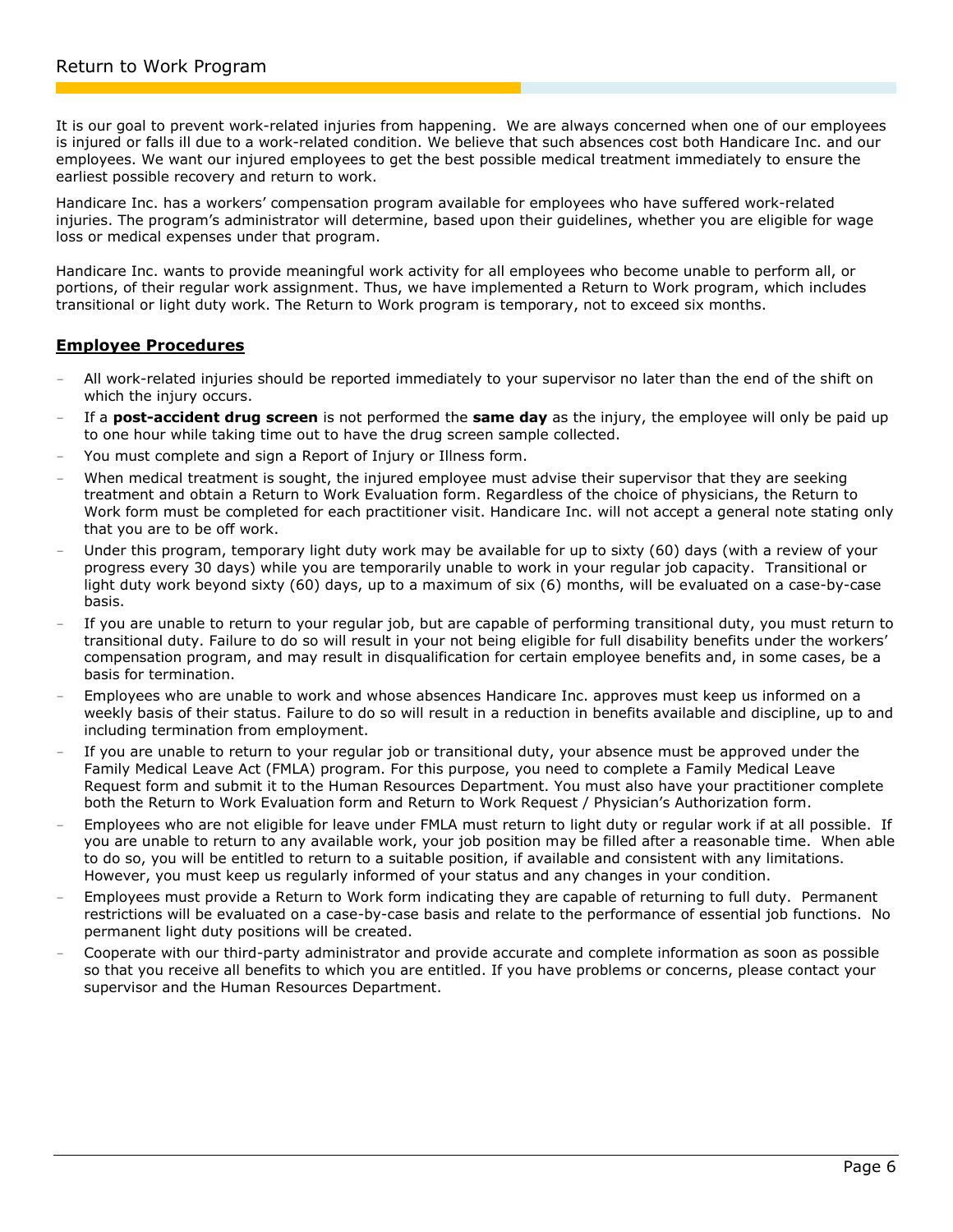#### **General Emergency Guidelines**

- Stay calm and think through your actions
- Know the emergency numbers:
	- Fire/Police/Ambulance 911
- Know where the exits are located.
- In the event of any emergency, do not take elevators; use the stairs.
- Do not hesitate to call or alert others if you believe that an emergency is occurring; you will not "get in trouble."
- First aid supplies and emergency equipment are located in the front office and on the playground for use by those who are authorized and properly trained.

## **Evacuation**

- Occupants will be notified of a potential fire either by the fire alarm system or by a paged announcement.
- The safety of children should always take precedence during an emergency.
- Upon becoming aware of a potential fire, all occupants should immediately evacuate the building. Do not delay evacuation to get personal belongings and instruct children to do the same. All doors should be closed as the last person passes through. *(Note: never use elevators during potential fire situations.)*
- Supervisors should be the last persons to leave the area. Check the building to be sure that all personnel and children have evacuated.
- Upon exiting the building, all employees and children should report for a head count.
- Employees should make sure that all children they are responsible for are accounted for.
- If any employee or child is missing, an immediate report should be made to the incident commander, who will in turn report to the first available fire department officer.
- Everyone should stay together in a group so that periodic updates on the situation can be issued.
- The order to re-occupy an area or building will be issued by the incident commander.
- In the event of inclement weather, the incident commander will make arrangements for all persons to move to shelter.
- Any employee having mobility, visual, hearing or other condition, which may hinder them from becoming aware of an emergency or evacuating, should request special assistance through Human Resources.

## **Fire Safety**

- Alert other persons in the immediate hazard area.
- Activate a fire alarm.
- If you have been trained, you can decide to use a fire extinguisher following these instructions:
	- **P**=Pull the safety pin.
	- **A**=Aim the nozzle at the base of the fire.
	- **S**=Squeeze the operating lever.
	- **S**=Sweep side to side covering the base of the fire.
	- *\* When using a fire extinguisher always stay between the fire and an exit; stay low and back away when the fire is extinguished.*

*\* Never feel that using a fire extinguisher is required. If the fire is too hot, too smoky or you are frightened, evacuate.*

Have someone notify the incident commander of where the emergency is located. He/she will relay this information to the fire department.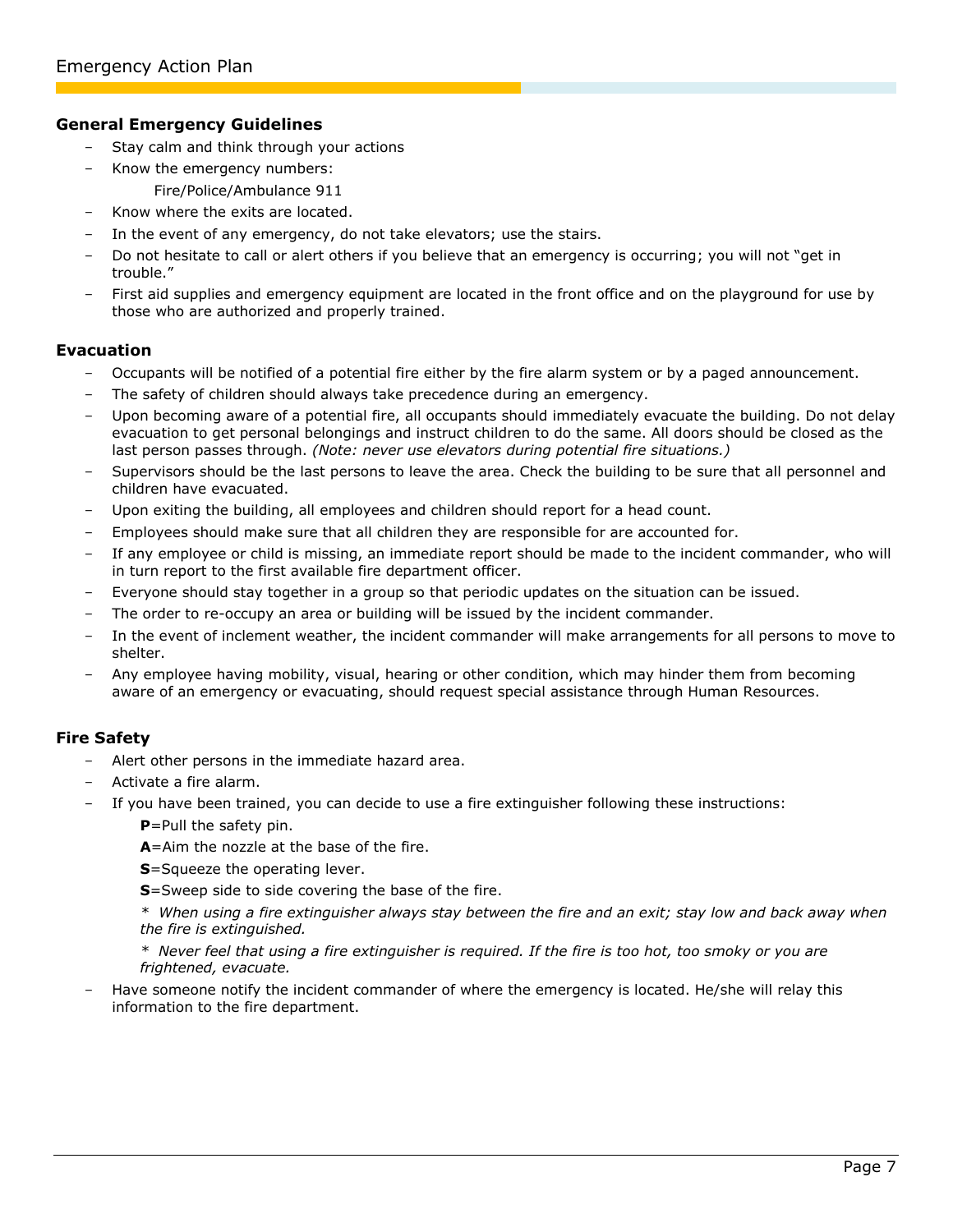#### **Severe Weather**

- The supervisor will monitor weather. If a severe weather report is issued, they will immediately page the following announcement: This is a severe weather warning. Please go to your safe zone**.** (This announcement will be repeated three times).
- Employees will be instructed where they, and the children they are responsible for, are to go for safety. When the severe weather warning is cancelled, a general announcement will also be made.

#### **Medical Emergency**

- Upon discovering a medical emergency, call 911.
- Notify the supervisor and report the nature of the medical emergency and location.
- Stay with the person involved, being careful not to come in contact with any bodily fluids.
- Send two persons (greeters) to the entrance to await the fire department. Often two fire department units will arrive, so the second greeter should wait at the entrance to receive the second unit while the first greeter escorts the fire department personnel to the scene.
- Employees in the immediate vicinity of the emergency, but not directly involved, should leave the area.
- Human Resources will make any necessary notifications to family members of the person suffering the medical emergency.

#### **First Aid**

Wash minor cuts and abrasions with soap and warm water, and bandage them properly. If a child requires first aid treatment, it will be logged and the parent will be notified. If the child comes into the facility with an injury, this will be logged as well. If a medical emergency arises involving a child, a parent will be notified before emergency treatment occurs, unless waiting endangers the child's life. In such situations, the necessary procedures will take place to ensure the safety of the child.

## **Lost Child**

<span id="page-7-0"></span>If a child becomes lost at the facility, Handicare Inc. will immediately go into a "lockdown." As such, all exits will be locked and manned by staff so that no one can enter or exit the facility. All other staff members will search for the child in all areas of the facility, including exterior areas. If the child is not located within five minutes, emergency personnel will be contacted and the child's parent or legal guardian will be notified.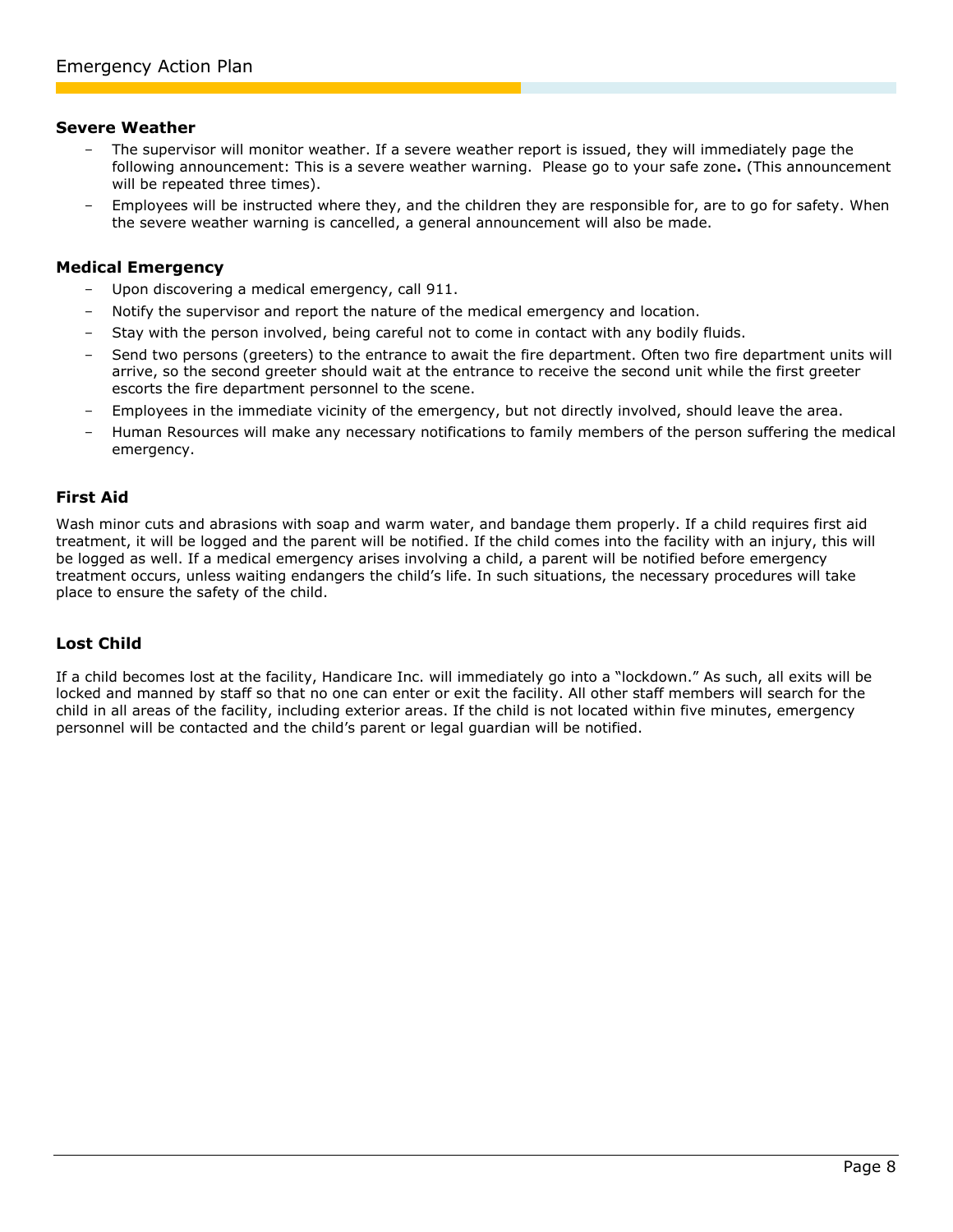#### **Workplace Violence**

- Any employee who feels that they have been threatened should immediately report concerns to the supervisor and to Human Resources.
- If any person is observed exhibiting threatening behavior or making threatening statements, the person discovering the situation should warn others in the area and immediately notify Human Resources and stay away from the person exhibiting threatening behavior.
- Depending upon the level of concern, the police department (9-1-1) should be called immediately.
- Never attempt to confront any person exhibiting threatening behavior.

## **Aggression Control Procedures**

- 1. If you perceive no immediate physical threat:
	- a. Notify other staff members and have a standby to render assistance.
	- b. State clearly who you are and what you can do to help.
- 2. If you perceive the possibility of severe physical injury:
	- a. Assume a non-threatening physical posture and voice tone.
	- b. State in clear concise terms what you want the individual to do.
	- c. State what you can do to help.
	- d. Speak with authority.
	- e. Make direct commands.
	- f. Set a time limit. At the end of set time, seek assistance from a staff member.
- 3. If you are assaulted:
	- a. Leave the area.
	- b. Report the assault to your supervisor.
	- c. Do not return alone. Bring assistance with you.
- 4. Breaking up an altercation:
	- a. Do not attempt to break it up alone. Wait for help from at least one other person.
	- b. Call for help from staff members or call security.
	- c. Stay out of the immediate area.

<span id="page-8-0"></span>If you have reason to believe that events in your personal life could result in acts of violence occurring at work, you are urged to confidentially discuss the issue with Human Resources so that a prevention plan can be developed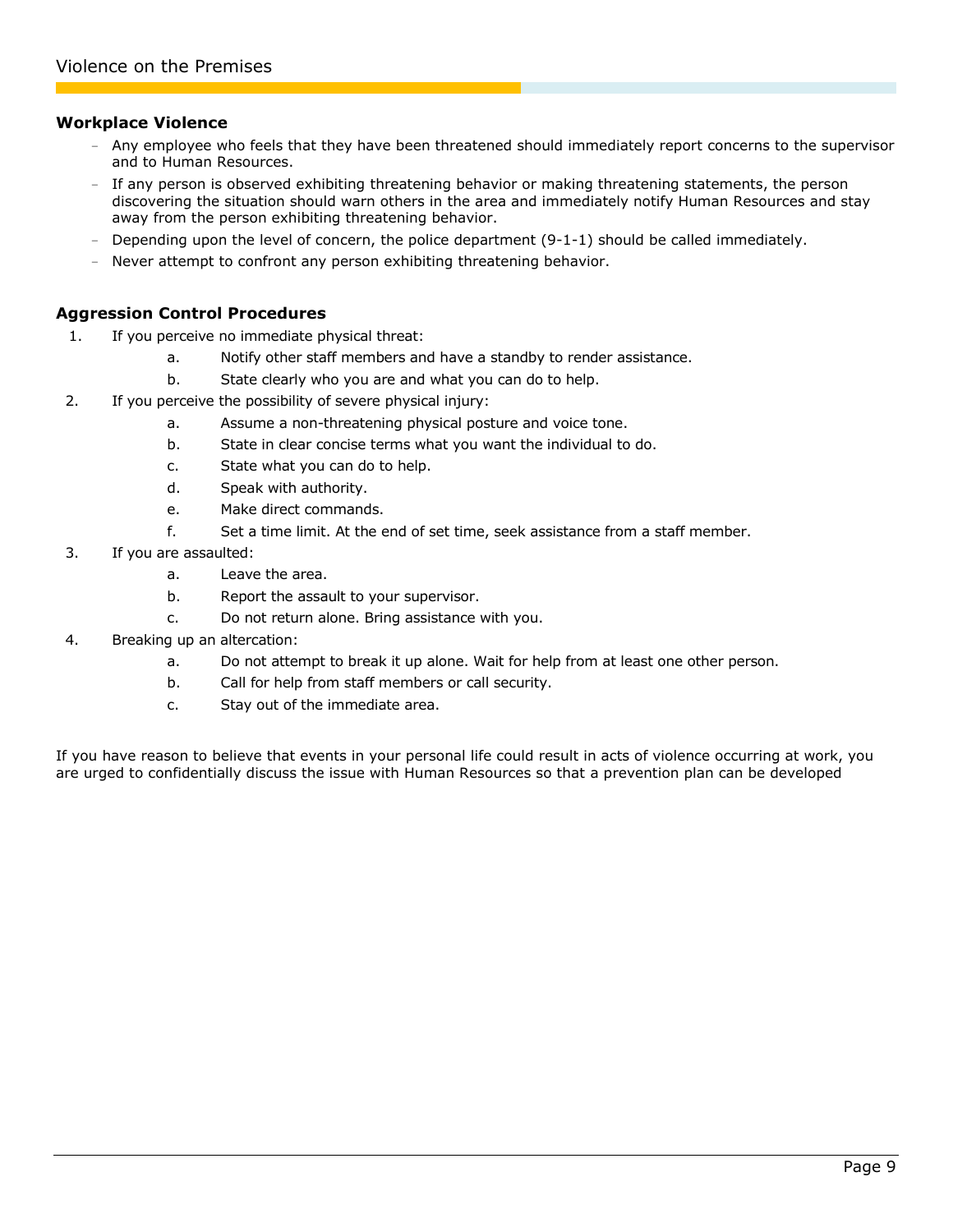<span id="page-9-0"></span>

| <b>Emergency Contact Information</b><br><u> 1989 - Jan Barnett, fransk politiker (d. 19</u>                                                            |  |
|--------------------------------------------------------------------------------------------------------------------------------------------------------|--|
| $\mathcal{L}(\mathcal{L})$ and $\mathcal{L}(\mathcal{L})$ and $\mathcal{L}(\mathcal{L})$ and $\mathcal{L}(\mathcal{L})$ and $\mathcal{L}(\mathcal{L})$ |  |
| TELEPHONE: ____________________________                                                                                                                |  |
|                                                                                                                                                        |  |
|                                                                                                                                                        |  |
| TELEPHONE: _________________________                                                                                                                   |  |
| EMERGENCY MEDICAL SERVICES (AMBULANCE): ___________________                                                                                            |  |
| TELEPHONE: _________________________                                                                                                                   |  |
|                                                                                                                                                        |  |
|                                                                                                                                                        |  |
| TELEPHONE: ________________________                                                                                                                    |  |
|                                                                                                                                                        |  |
|                                                                                                                                                        |  |
|                                                                                                                                                        |  |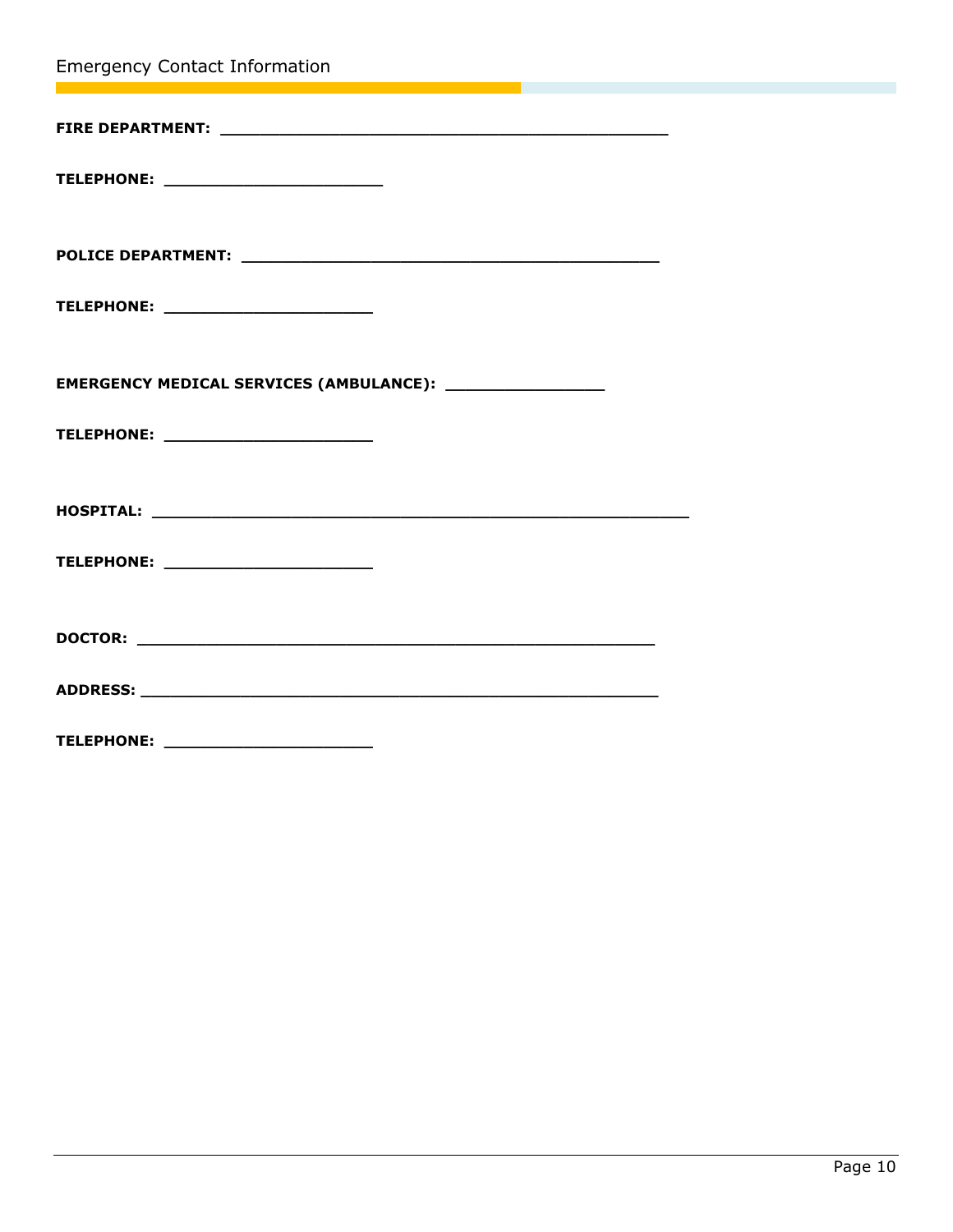Handicare Inc. does not tolerate harassment of our job applicants, employees, clients, guests, vendors, customers, students or persons doing business with us. Any form of harassment related to an employee's race, color, sex, religion, national origin, age, citizenship status, veteran status or handicap is a violation of this policy and will be treated as a disciplinary matter. For these purposes, the term harassment includes – but is not limited to – slurs, jokes, or other verbal, graphic or physical conduct relating to an individual's race, color, sex, religion or national origin; sexual advances; requests for sexual favors; and other verbal, graphic or physical conduct of a sexual nature.

Violation of this policy by an employee shall subject that employee to disciplinary action, up to and including immediate discharge.

Examples of conduct prohibited by this policy include but are not limited to:

- Unwelcome sexual flirtation, advances or propositions;
- Verbal comments related to an individual's age, race, gender, color, religion, national origin, disability or sexual orientation;
- Explicit or degrading verbal comments about another individual or their appearance;
- The display of sexually suggestive pictures or objects in any workplace location including transmission or display via computer;
- Any sexually offensive or abusive physical conduct;
- The taking of or the refusal to take any personnel action based on an employee's submission to or referral of sexual overtures; and
- Displaying cartoons or telling jokes that relate to an individual's age, race, gender, color, religion, national origin, disability or sexual orientation.

If you believe that you are being subjected to workplace harassment, you should:

- 1. If you feel comfortable enough to do so, tell the harasser that their actions are not welcome and they must stop.
- 2. Report the incident immediately to your supervisor or the Human Resources department.
- <span id="page-10-0"></span>3. Report any additional incidents that may occur to one of the above resources.

Any reported incident will be investigated. Complaints and actions taken to resolve complaints will be handled as confidentially as possible, given Handicare Inc.'s obligation to investigate and act upon reports of such harassment. Retaliation of any kind against an employee who reports a suspected incident of sexual harassment is prohibited. An employee who violates this policy or retaliates against an employee in any way will be subject to disciplinary action up to and including termination.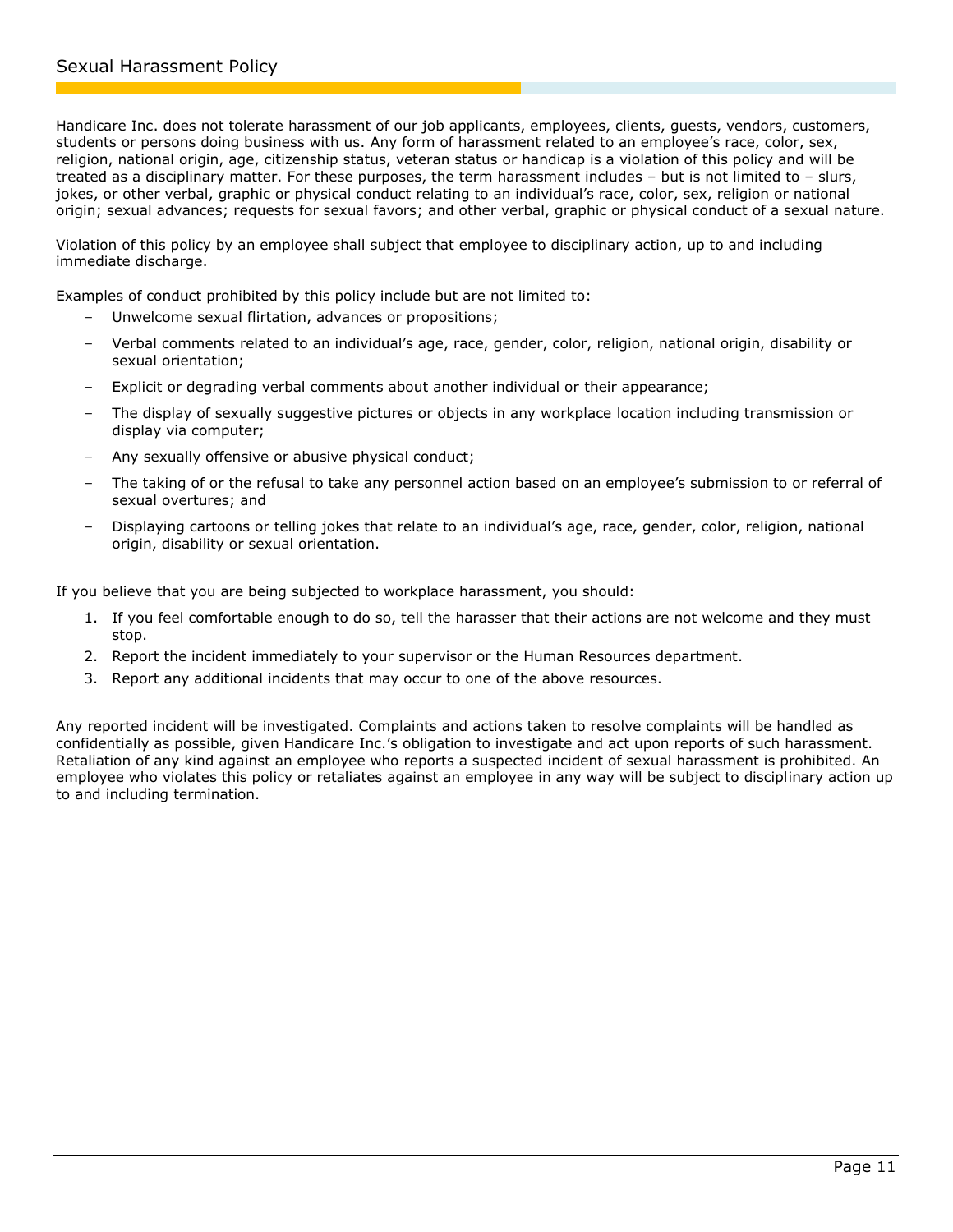<span id="page-11-0"></span>Employees and former employees who are, have been or will be exposed to toxic substances or harmful physical agents, can accesses exposure and medical records maintained by Handicare Inc. upon request.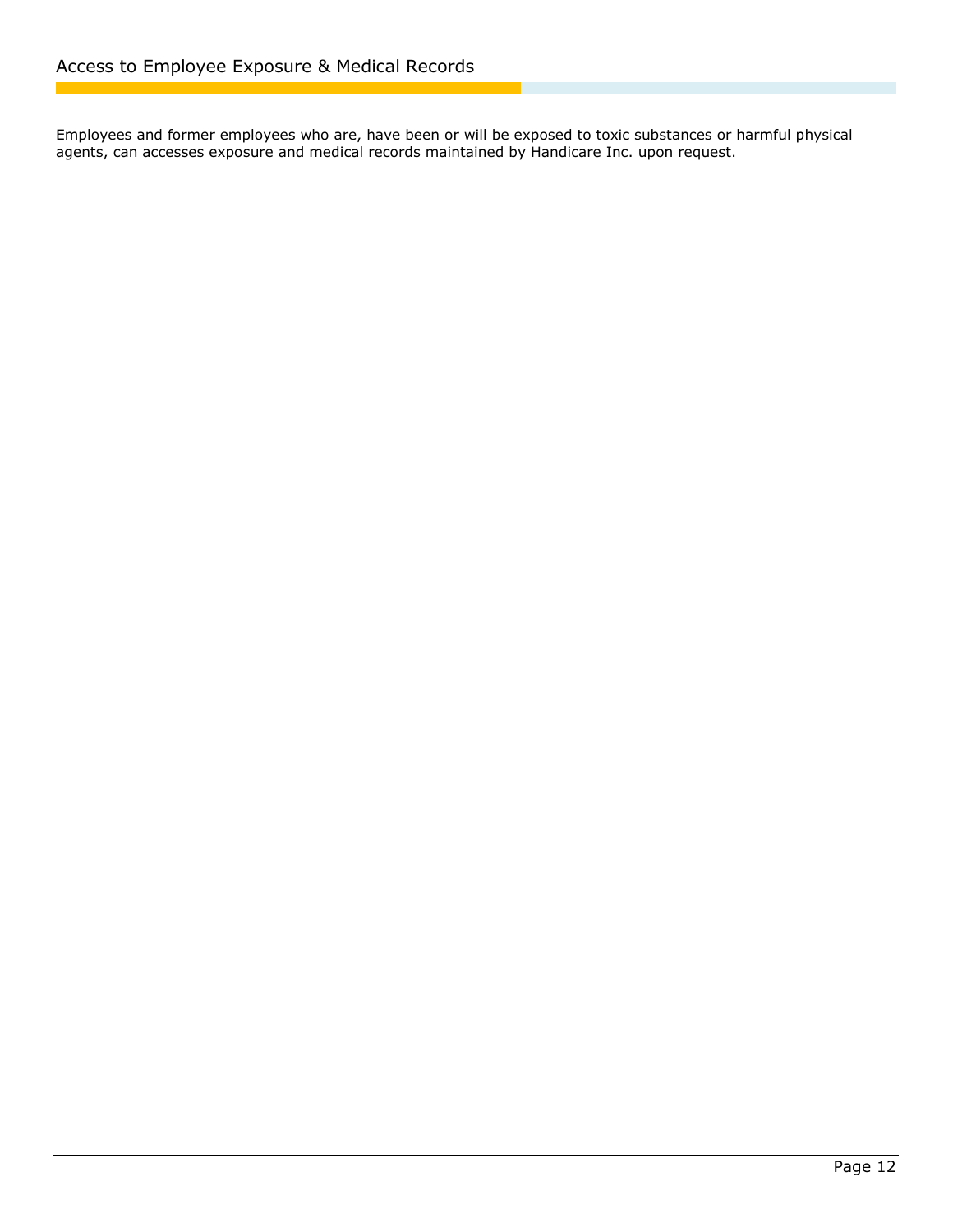Teachers and administrators at Handicare Inc. are subject to the same wellness guidelines as the students. You should not report to work if you have the following symptoms:

- Fever over 1019 F
- Unusual rash
- Severe cough
- Rapid breathing
- Severe cold symptoms
- **Vomiting**
- Yellow skin or eyes
- Diarrhea
- Head lice
- Diagnosed contagious illness

To accommodate your absence, Handicare Inc. maintains a list of qualified substitute teachers and assistants who can assist in temporary classroom duties. All state staff-to-child ratios will be maintained.

## **Maintaining Your Health**

Handicare Inc. encourages staff to take the necessary precautions to remain healthy, not only for your own well-being but also for the health of the children at the facility.

*To Reduce Exposure to Infectious Diseases:*

- Stay up-to-date on all your immunizations (tetanus, diphtheria, etc.). Ask your doctor if you need immunizations for measles, mumps, rubella or chicken pox.
- Complete your Hepatitis B vaccination series.
- Obtain a yearly flu vaccine.
- Wash your hands frequently and teach the children in your classroom to do the same.

#### *To Reduce Your Risk of Falling:*

- Clean up spills immediately.
- Know where you are walking, especially if you are carrying children or bulky items.
- Remove objects from walkways.
- Avoid changing directions rapidly while walking.
- Maintain good health by exercising on a regular basis to remain strong and flexible.
- Always keep one hand on the handrail when walking up and down stairs.

#### *To Reduce Exposure to Environmental Hazards:*

- Use cleaning and disinfectant products for their intended purposes and follow the manufacturer's instructions.
- Store cleaning products in their original containers out of reach of children.
- Use arts and crafts materials that are labeled "nontoxic" only.
- Watch children closely when working with chemicals to avoid accidental poisonings.
- Do not eat or drink when working with chemicals.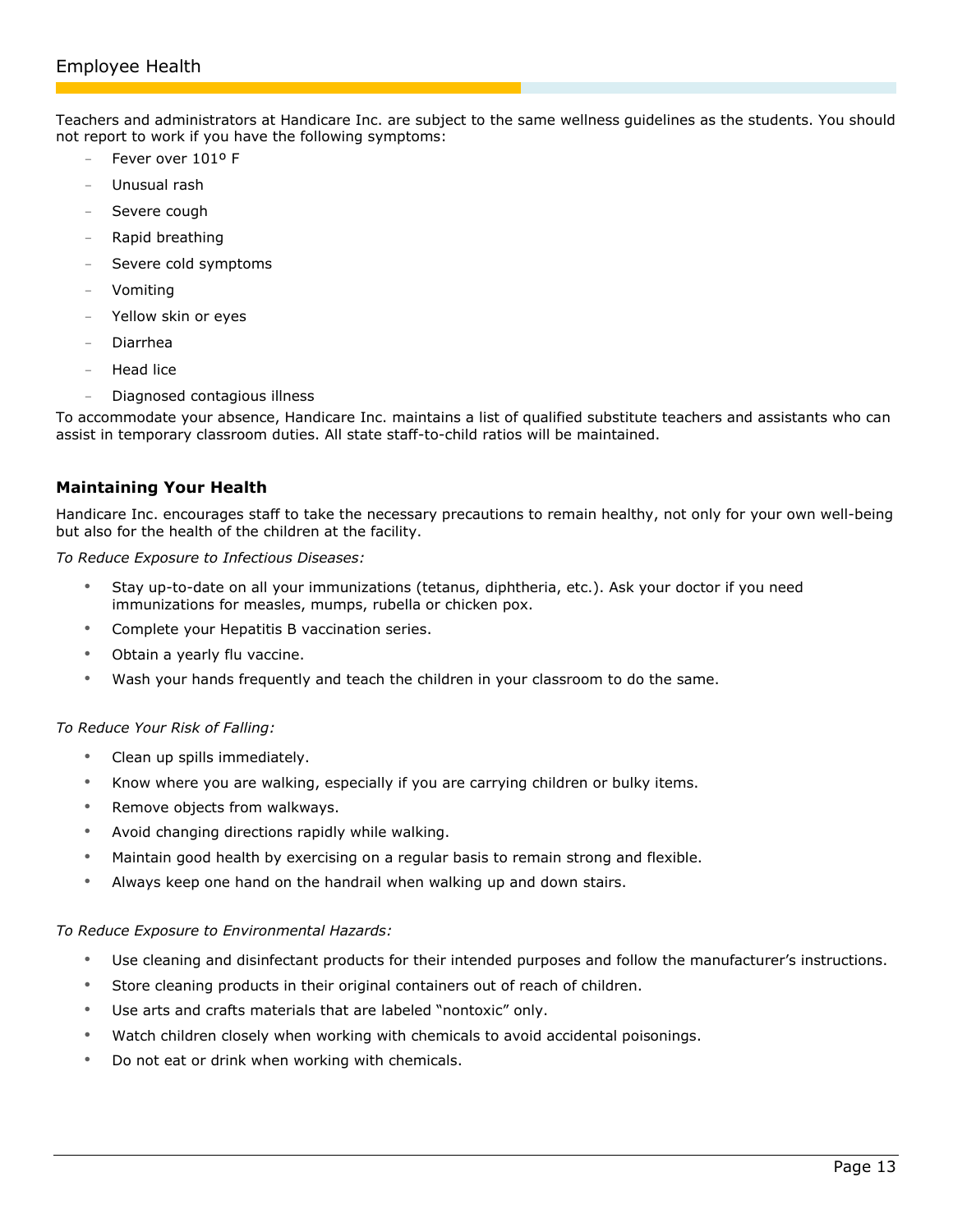# Employee Health

- Cover any cuts or abrasions when working with chemicals, including art supplies.
- Wipe down surfaces after using chemicals and then thoroughly wash your hands.

#### *To Reduce Your Stress:*

- Prioritize your duties and take care of the most pressing ones first.
- Maintain and enforce company policies to avoid unnecessary conflicts.
- Take breaks when needed to rejuvenate yourself.
- Talk with other staff members or your supervisor about concerns and ideas that may benefit the company.
- Laugh and have fun with the children.
- Eat a nutritious diet and exercise regularly.

## **Proper Hand Washing**

Cleanliness through proper hand washing is pertinent in a child care setting, so staff members must be diligent with their washing to reduce the spread of diseases. To properly wash your hands:

- 1. Wet hands with warm water and apply soap.
- 2. Rub your hands together for 15 seconds.
- 3. Rinse your hands for 10 seconds.
- 4. Dry your hands with a clean paper towel.
- 5. Turn off the faucet with the paper towel.

*Handicare Inc. staff should wash their hands during the following activities:*

- Upon arrival at work.
- Immediately before and after handling food, preparing baby bottles or feeding children.
- Before handling clean cooking utensils.
- After using the bathroom or assisting a child in using the bathroom.
- Before and after changing a child's diaper.
- After handling body fluids saliva, nasal secretions, vomit, feces, urine, blood, secretions from abrasions, etc.
- After handling soiled cleaning supplies garbage bags, mops, cloths, etc.
- When hands become visibly soiled.
- After removing disposable gloves.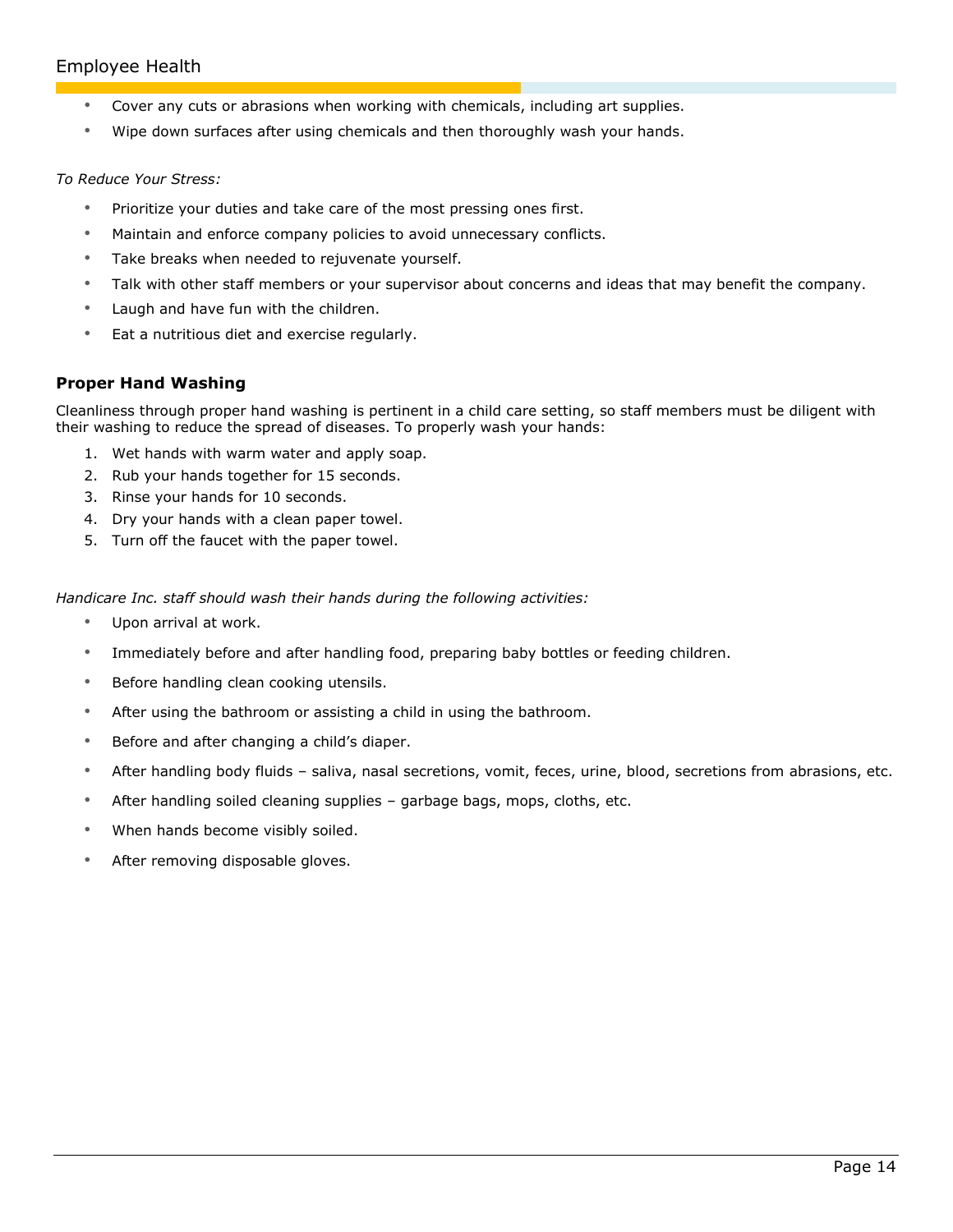To: All drivers of Handicare Inc.

Effective: January 1, 2014

This policy applies to:

- Vehicles owned, leased or rented to Handicare Inc.
- Personally owned vehicles driven by employees on behalf of Handicare Inc.

The following policy has been established to encourage safe operation of vehicles, and to clarify insurance issues relating to drivers and Handicare Inc.

- All drivers must have a valid driver's license.
- Motor Vehicle Records will be checked periodically. Driving privileges may be suspended or terminated if your record indicates an unacceptable number of accidents or violations. Should your record fall into our insurance carrier's guidelines of an 'unacceptable driver,' your employment may be terminated.
- Your supervisor must be notified of any change in your license status or driving record.

When operating your own vehicle for Handicare Inc. business:

- Your Personal Auto Liability insurance is the primary payer. Handicare Inc.'s insurance is in excess of your coverage.
- Evidence of insurance coverage is to be provided to Handicare Inc. each year, by a copy of your policy's Declaration page or a Certificate of Insurance.
- Handicare Inc. is not responsible for any physical damage to your vehicle. You must carry your own collision and comprehensive coverage.
- Report your mileage for expense reimbursement.

In the event of an accident:

- Take necessary steps to protect the lives of yourself and others.
- Comply with police instructions.
- Do not assume or admit fault. Liability and negligence will be determined after a thorough investigation.
- Report the accident to Handicare Inc. as soon as possible.

By signing this document, you are agreeing that you have read and understood the Vehicle Use policy and will comply with it.

 $\overline{\phantom{a}}$  , and the contribution of the contribution of the contribution of the contribution of the contribution of the contribution of the contribution of the contribution of the contribution of the contribution of the

<span id="page-14-0"></span>Employee's Signature and the Date Date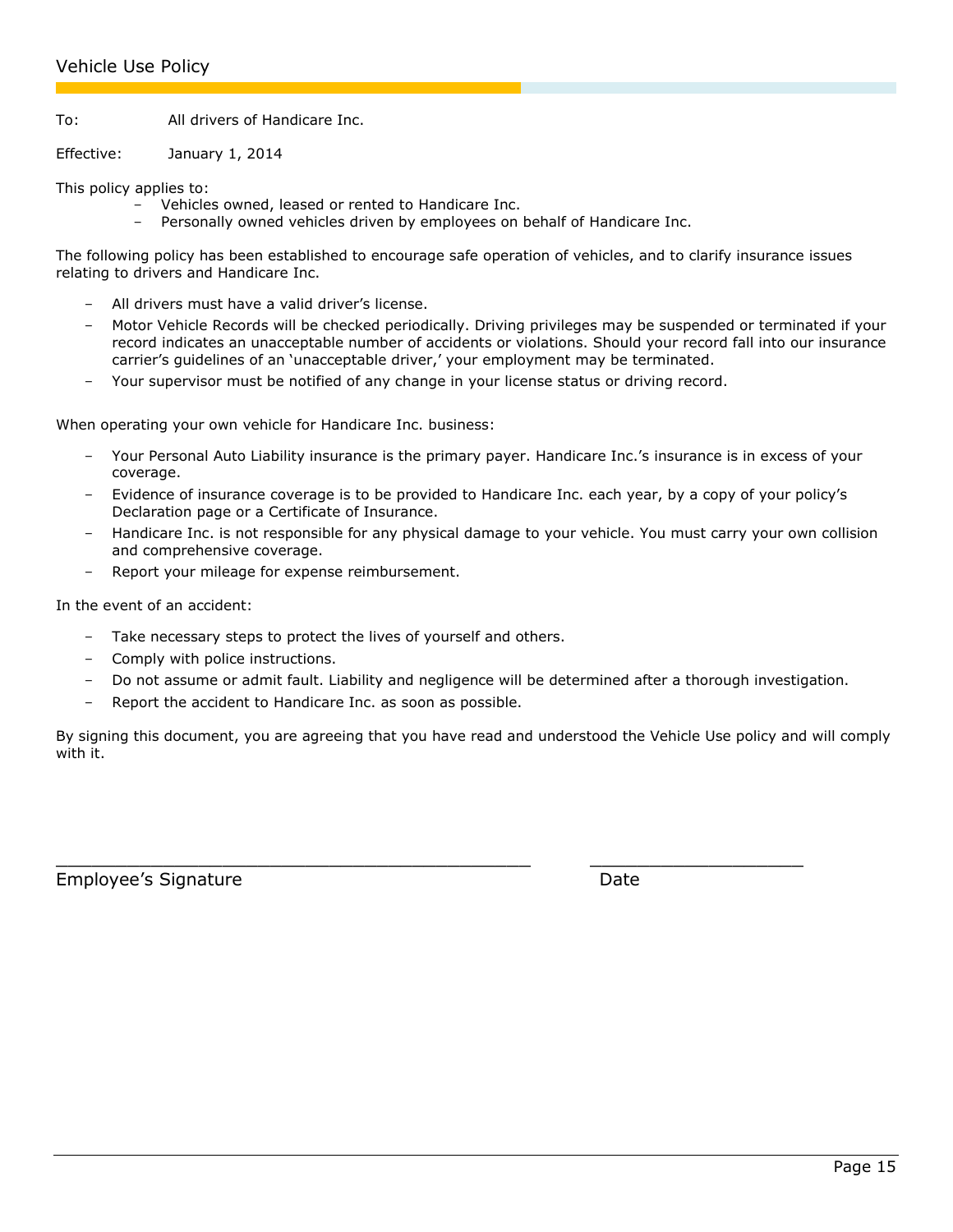The following chart serves as a guideline for evaluating an employee's motor vehicle record (MVR). An employee with an MVR grade of "poor" may not be insurable by our insurance carrier. If driving is a required part of an employee's position at Handicare Inc., the inability to be insured could jeopardize employment. Note that any major violation will result in a poor score.

| <b>Minor Violations</b> | <b>Number of at-fault accidents</b> |            |                   |      |
|-------------------------|-------------------------------------|------------|-------------------|------|
|                         |                                     |            |                   |      |
|                         | Clear                               | Acceptable | <b>Borderline</b> | Poor |
|                         | Acceptable                          | Acceptable | <b>Borderline</b> | Poor |
|                         | Acceptable                          | Borderline | Poor              | Poor |
|                         | <b>Borderline</b>                   | Poor       | Poor              | Poor |
|                         | Poor                                | Poor       | Poor              | Poor |
| Any major violation     | Poor                                | Poor       | Poor              | Poor |

<span id="page-15-0"></span>

| <b>Minor Violation</b>                                    | <b>Major Violations</b>                                                  |
|-----------------------------------------------------------|--------------------------------------------------------------------------|
| All moving violations not listed as a major<br>violation. | Driving under influence of alcohol/drugs                                 |
|                                                           | Failure to stop/report an accident                                       |
|                                                           | Reckless driving/speeding contest                                        |
|                                                           | Driving while impaired                                                   |
|                                                           | Making a false accident report                                           |
|                                                           | Homicide, manslaughter or assault arising out<br>of the use of a vehicle |
|                                                           | Driving while license is suspended/revoked<br>٠                          |
|                                                           | Careless driving                                                         |
|                                                           | Attempting to elude a police officer                                     |
|                                                           |                                                                          |
|                                                           |                                                                          |
|                                                           |                                                                          |
|                                                           |                                                                          |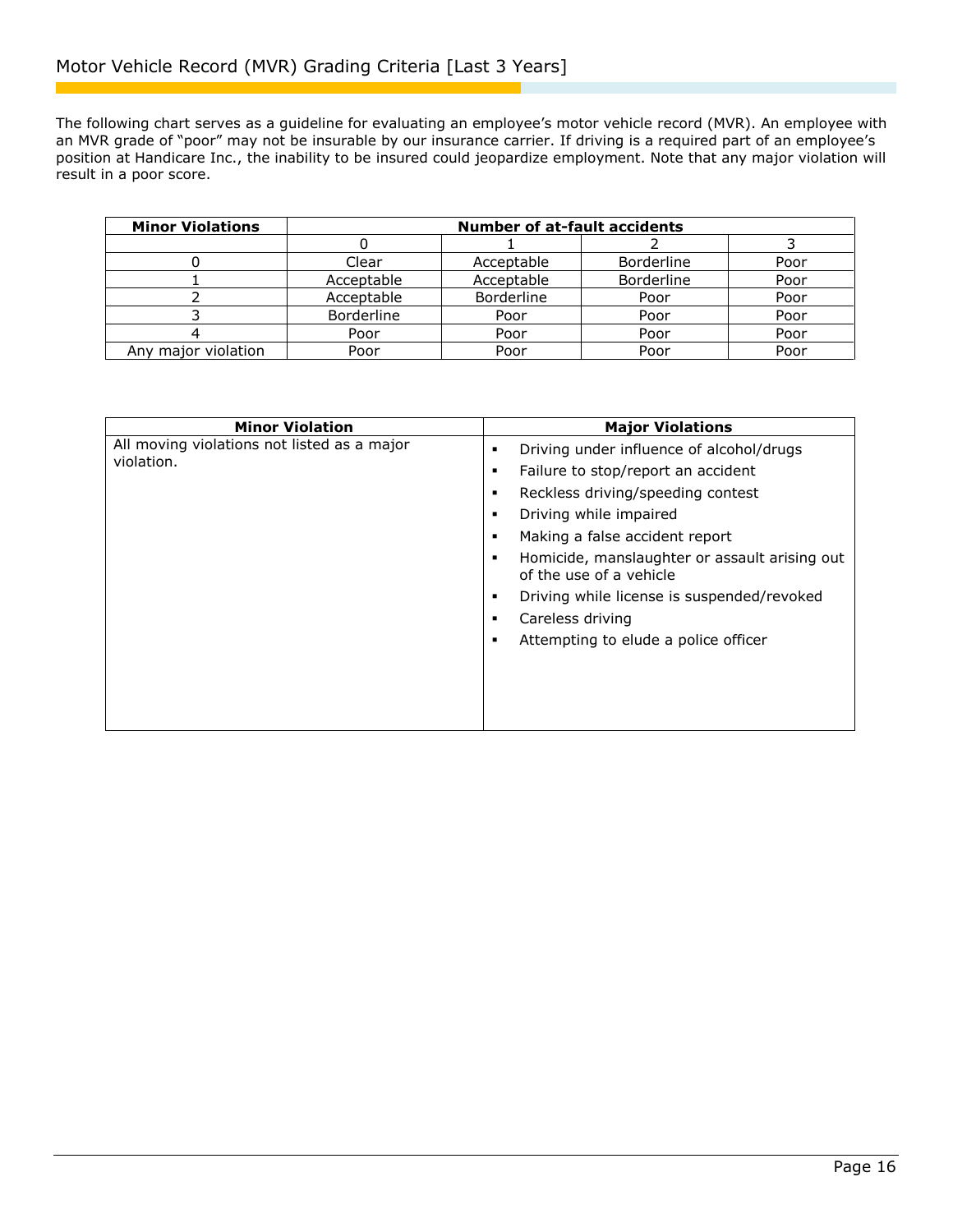#### **Bloodborne Pathogens**

- 1. Blood and other bodily fluids can carry pathogens, which are capable of causing diseases in others. This includes HIV, which can lead to AIDS, and hepatitis.
- 2. Since we cannot tell by looking at a person if they are infected with a pathogenic disease, we must take precautions following an illness or injury when bodily fluids are released.
- 3. In the event of a person losing bodily fluids, stay away from the area and warn others to also do so. You can still stay close to the person to provide support, just be sure to stay out of contact with any bodily fluids.
- 4. In the event that you find spilled bodily fluids, a syringe, or other medically contaminated materials, do not attempt clean up by yourself. Call Human Resources immediately for instructions.

## **Personal Protective Equipment (PPE)**

If you are in an area where specific PPE is required, you are expected to wear it. Inspect PPE prior to each use. Do not use damaged PPE. You are required to maintain and keep PPE clean.

#### **Hazardous Materials Safety**

- 1. Follow the instructions on the label and in the corresponding Safety Data Sheet (SDS) for each chemical product used in your workplace.
- 2. Use personal protective clothing or equipment such as neoprene gloves, rubber boots, shoe covers, rubber aprons and protective eyewear when using chemicals labeled "Flammable," "Corrosive," "Caustic" or "Poisonous."
- 3. Do not use protective clothing or equipment that has split seams, pin holes, cuts, tears or other signs of visible damage.
- 4. Each time you use your gloves, wash your gloves before removing them using cold tap water and normal hand washing motion. Always wash your hands after removing the gloves.
- 5. Before pouring, dispensing or transferring any liquid from a bulk container labeled "Flammable," observe the following safety procedure:
	- a. Only use red color-coded, metal containers for transferring the liquid.
	- b. Electrically ground and bond the containers as follows:

(1) Attach the clip at one end of the grounding wire to the rim of the dispensing container and then attach the clip at the other end of the grounding wire to a ground source, such as a ground driven steel stake.

(2) Attach the clip at one end of the bonding wire to the rim of the dispensing container and then attach the clip at the other end of the bonding wire to the rim of the receiving container.

(3) You are now ready to dispense the liquid from the bulk container into the opened receiving container. Upon completion, replace the lid on the receiving container and remove the bonding wire.

- 6. Do not use chemicals from unlabeled containers and unmarked cylinders.
- 7. Do not perform "hot work," such as welding, metal grinding or other spark producing operations, within 50 feet of containers labeled "Flammable" or "Combustible."
- 8. Do not drag containers labeled "Flammable."
- 9. Use a rubber cradle when transporting unpackaged, glass bottles of chemicals.
- 10. Do not store chemical containers labeled "Oxidizer" with containers labeled "Corrosive" or "Caustic."
- <span id="page-16-0"></span>11. Always use chemical goggles and a face shield before handling chemicals labeled "Corrosive" or "Caustic."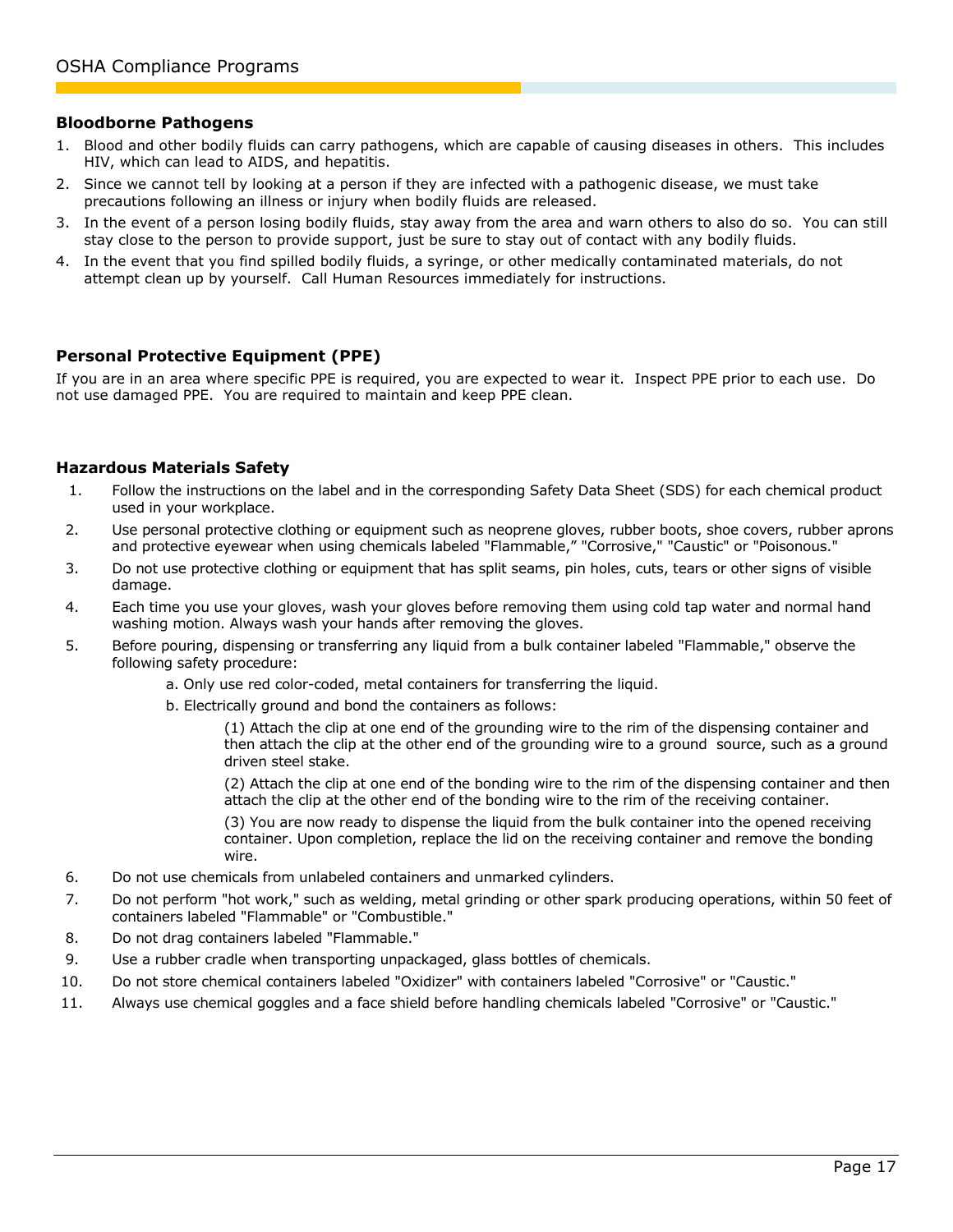## **Fire Prevention**

- 1. Smoking is only allowed in designated exterior smoking areas.
- 2. No candles or open flames are allowed within the facility.

## **Electrical Safety**

- 1. With the exception of independently fused multi-tap cords for computers, extension records are not allowed.
- 2. Keep electrical cords out of areas where they will be damaged by stepping on or kicking them.
- 3. Turn electrical appliances off with the switch, not by pulling out the plug.
- 4. Turn all appliances off before leaving for the day.
- 5. Never run cords under rugs or other floor coverings.
- 6. Any electrical problems should be reported immediately.
- <span id="page-17-0"></span>7. The following areas must remain clear and unobstructed at all times:
	- Exit doors
	- Aisles
	- Electrical panels
	- Fire extinguishers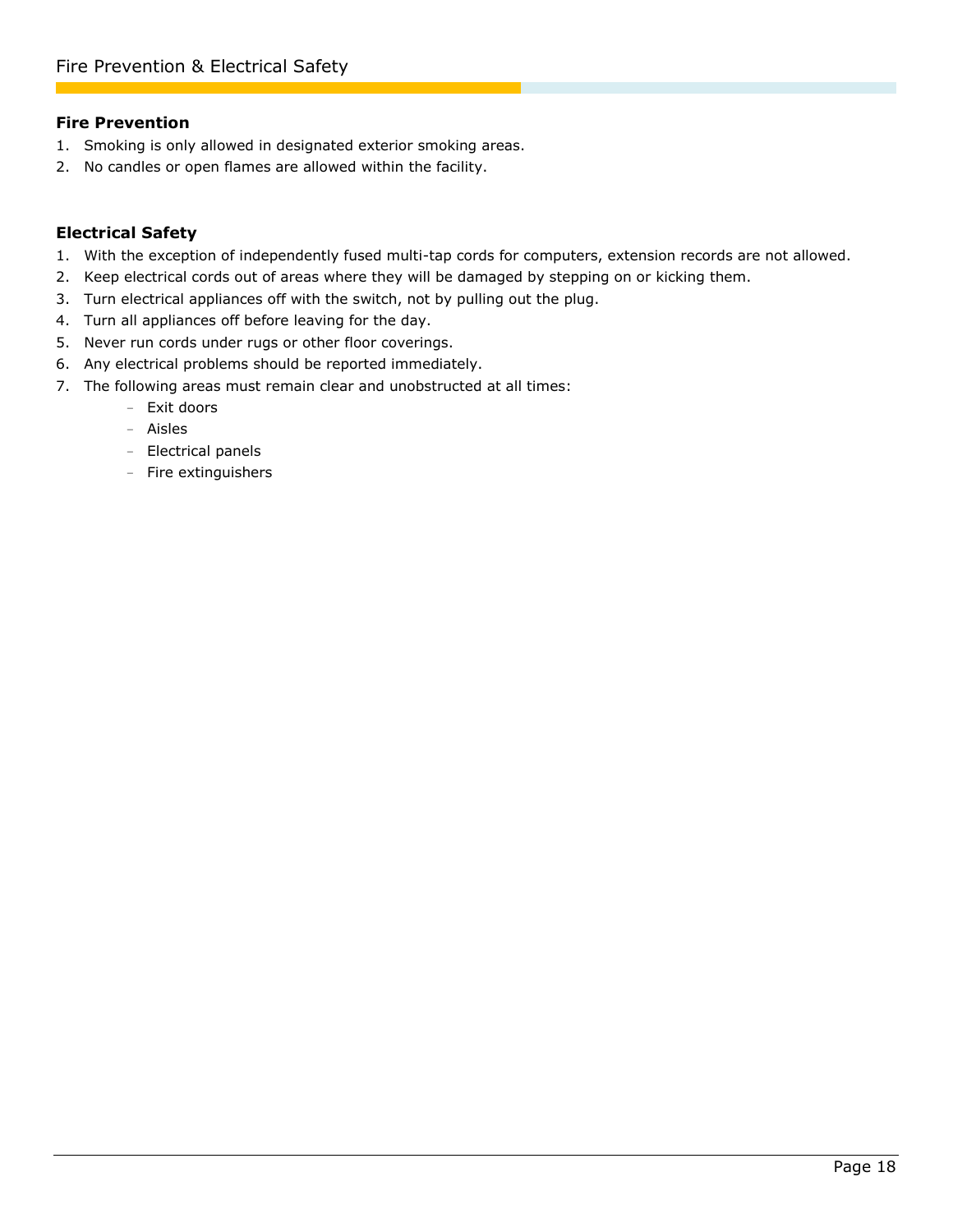<span id="page-18-0"></span>The first step in helping abused or neglected children is learning to recognize the signs of such abuse and neglect. The presence of a single sign does not prove child abuse is occurring in the home; however, a closer look at the situation may be warranted when these signs appear repeatedly or in combination. If you do suspect that a child is being harmed, reporting your suspicions may protect the child and assist in getting help for the family. Because of your profession you are considered a mandatory reporter and are required by law to report child mistreatment.

#### **Recognizing Child Abuse**

The following signs may signal the presence of child abuse or neglect:

*The Child:*

- 1. Shows sudden changes in behavior or school performance.
- 2. Has not received help for physical or medical problems brought to the parents' attention.
- 3. Has learning problems or difficulty concentrating that cannot be attributed to a specific physical or psychological cause.
- 4. Is always watchful, as though they are preparing for something bad to happen.
- 5. Lacks adult supervision in the home.
- 6. Is overly compliant, passive or withdrawn.
- 7. Comes to the facility early, stays late or does not want to go home.

#### *The Parent:*

- 1. Shows little concern for the child.
- 2. Denies the existence of, or blames the child for, problems at school or home.
- 3. Asks caregivers to use harsh discipline, if the child misbehaves.
- 4. See the child as entirely bad, worthless or burdensome.
- 5. Demands a level of physical or academic performance that the child cannot achieve.
- 6. Looks primarily to the child for care, attention and satisfaction.

#### *Parent and Child Interactions:*

- 1. Rarely touch or look at one another.
- 2. Consider their relationship to be entirely negative.
- 3. State that they do not like one another.

## **Types of Child Abuse**

The following signs are often associated with particular types of child abuse and neglect. It is important to note however, that these signs are typically found in combination versus alone.

*Signs of Physical Abuse:*

Consider the possibility of physical abuse when the **child**:

- 1. Has unexplained burns, bites, bruises, broken bones or black eyes.
- 2. Has fading bruises or other marks noticeable after an absence from school.
- 3. Appears frightened of the parent and protests or cries when it is time to go home.
- 4. Shrinks at the approach of adults.
- 5. Reports injury by a parent or other adult caregiver.

Consider the possibility of physical abuse when the **parent or other caregiver**:

- 1. Offers conflicting, unconvincing or no explanation for the child's injury.
- 2. Describes the child in a negative way.
- 3. Uses harsh physical discipline with the child.
- 4. Has a history of abuse as a child.

#### *Signs of Neglect:*

Consider the possibility of neglect when the **child**:

- 1. Is frequently absent from school.
- 2. Begs or steals food or money.
- 3. Lacks needed medical or dental care, immunizations or glasses.
- 4. Is consistently dirty and has severe body odor.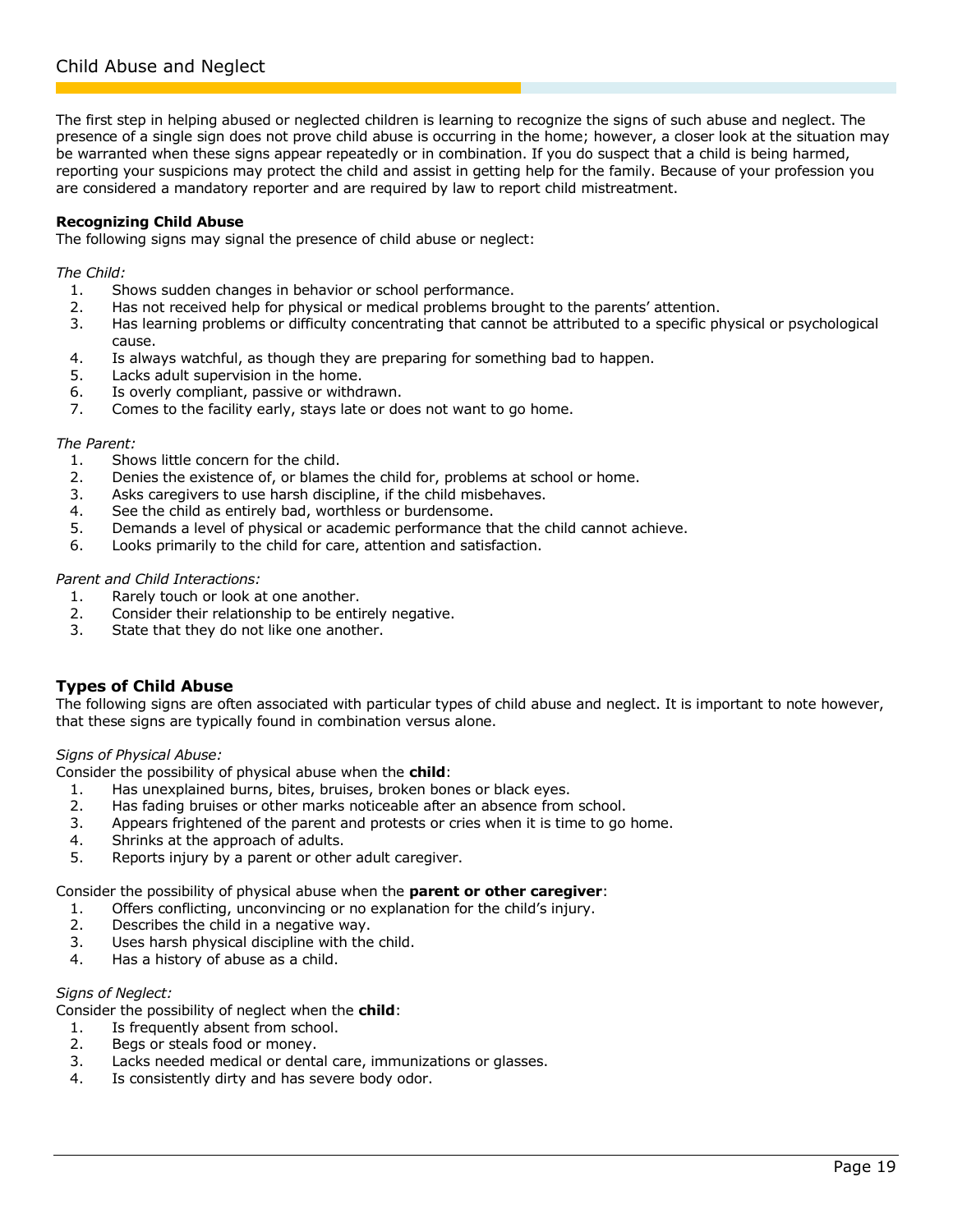# Child Abuse and Neglect

- 5. Lacks sufficient clothing for the weather.
- 6. States that there is no one at home to provide care.

#### Consider the possibility of neglect when the **parent or other caregiver**:

- 1. Appears to be indifferent to the child.
- 2. Seems apathetic or depressed.
- 3. Behaves irrationally or in a bizarre manner.
- 4. Is abusing alcohol or drugs.

#### *Signs of Sexual Abuse:*

Consider the possibility of sexual abuse when the **child**:

- 1. Has difficulty walking or sitting.
- 2. Suddenly refuses to change for physical activities.
- 3. Reports nightmares or bedwetting.
- 4. Experiences a sudden change in appetite.
- 5. Demonstrates bizarre, sophisticated or unusual sexual knowledge or behavior.
- 6. Reports sexual abuse by a parent or other adult caregiver.

#### Consider the possibility of sexual abuse when the **parent or other caregiver**:

- 1. Is unduly protective of the child or severely limits the child's contact with other children, especially of the opposite gender.
- 2. Is secretive or isolated.
- 3. Is jealous or controlling with family members.

#### *Signs of Emotional Maltreatment:*

Consider the possibility of emotional maltreatment when the **child**:

- 1. Shows extreme behaviors, such as overly compliant or demanding behavior, extremely passive or aggressive.
- 2. Is either inappropriately adult or inappropriately infantile.
- 3. Is delayed in physical or emotional development.
- 4. Has attempted suicide.
- 5. Reports a lack of attachment to the parent.

#### Consider the possibility of physical abuse when the **parent or other caregiver**:

- 1. Constantly blames, belittles or berates the child.
- 2. Is unconcerned about the child and refuses to consider offers of help for problems.
- 3. Overtly rejects the child.

Anyone can and should report child abuse or neglect. If you think a child at the facility is being mistreated, take immediate action. Report any suspicions to your supervisor who will contact the appropriate officials.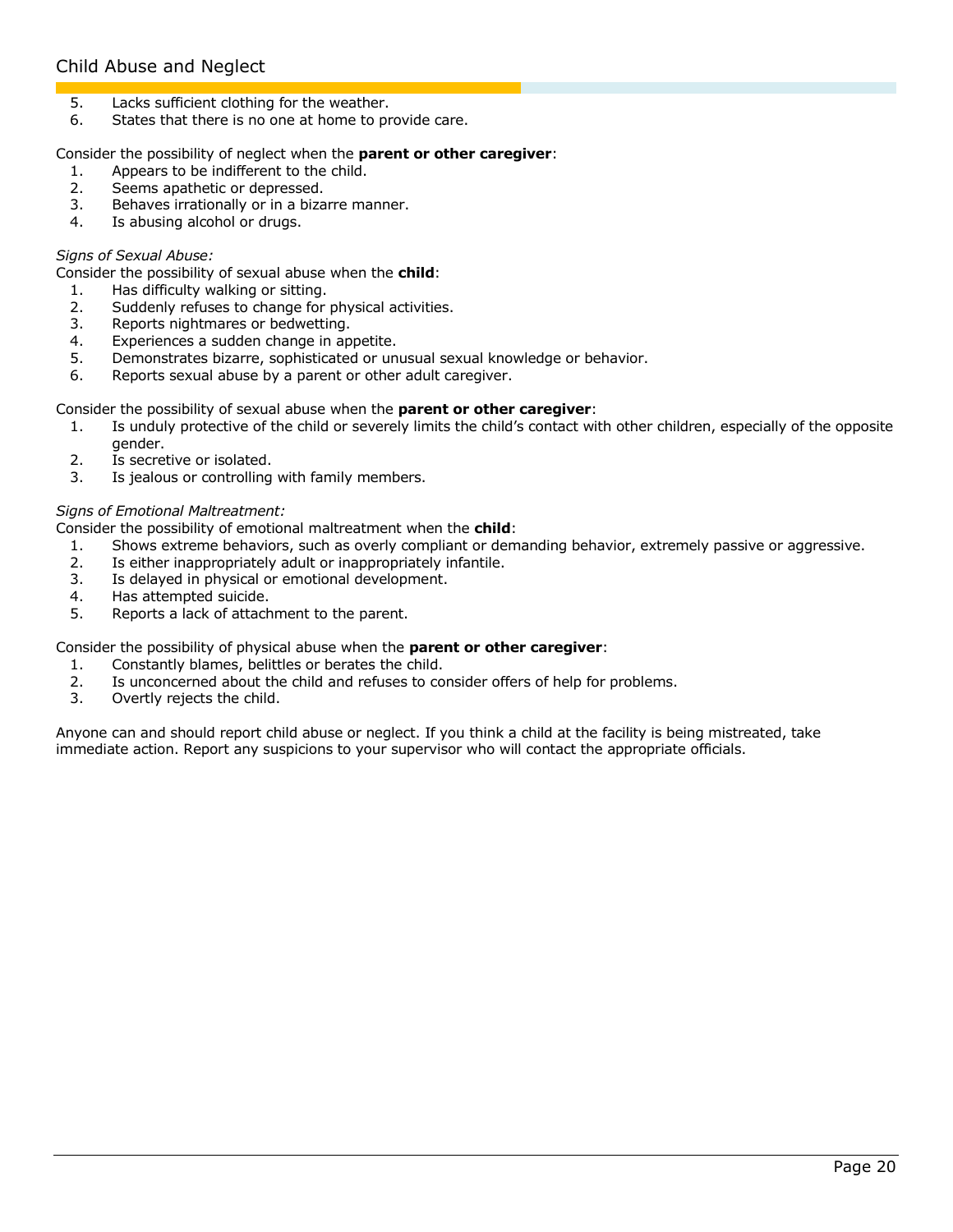## **Reducing the Risk of Sudden Infant Death Syndrome (SIDS)**

SIDS is the unexplained death of an infant, under the age of one year. To reduce the risk of SIDS at Handicare Inc.:

- 1. Always place infants on their backs to sleep, unless specified by a doctor in the form of a signed waiver.
- 2. Do not use wedges or position devices to place infants to sleep.
- 3. Place crib sheets on beds so that they are tight-fitting.

## **Food Service Safety**

- 1. Unplug electrical appliances, such as blenders, grinders and coffee pots from their power source before cleaning them.
- 2. Wear closed-toed, low heel, non-slip shoes that have rubber soles while you are at work.
- 3. Do not store cleaning products along with food products.
- 4. Turn the power switch of the exhaust hood fans to "on" when the ranges are in operation. Use the spray can labeled "Degreaser" to clean the grease off of the hood filters.
- 5. Store cleaning equipment such as brooms, mops, carts and pails in the utility closet only.
- 6. When handling knife blades and other sharp cutting tools, direct sharp points and edges away from you.
- 7. Cut in the direction away from your body when using knives.
- 8. Store knives in knife blocks or sheaths.
- 9. Use sharp knives only; knives with dull blades can be hazardous.
- 10. Do not attempt to catch a falling knife.
- 11. Use knives for the operation for which they are designed.
- 12. When opening cartons, use box cutters. Do not cut with the blade extended beyond the guard.
- 13. Do not use knives that have broken or loose handles.
- 14. Do not use knives as screwdrivers, pry bars, can openers or ice picks.
- 15. Do not leave knives in sinks full of water.
- 16. Do not pick up knives by their blades.
- 17. Carry knives with their tips pointed toward the floor.

## **Foodborne Illness Prevention**

- 1. Refrigerate or freeze all perishable food items (refrigerator must be set at 40º F or less and the freezer must be set at 0° F or less).
- 2. Check appliance temperatures with a thermometer designed for this purpose.
- 3. Always thaw food in the refrigerator or under cold water, never sitting out at room temperature.
- 4. Wash cutting boards and cooking utensils immediately after contact with raw meat to prevent bacterial contamination.
- 5. Do not leave perishable foods lying out for more than two hours.
- 6. Do not serve food from cans that are dented, seeping or bulging.
- 7. Poultry and meat is only good in the refrigerator for one to two days.
- 8. Throw out foods with noticeable mold growth.
- 9. Never store foods near cleaning products or chemicals.

## **Storing and Serving Breast Milk**

- 1. Defrost breast milk by holding the container under warm water or place the container of milk in a bowl of warm water on a counter. As the water cools, replace it with new, warm water until the milk has thawed. It should be warmed to body temperature.
- 2. Do not heat breast milk on a stove top or microwave. This may cause overheating or hot spots in the milk container, which can burn the baby.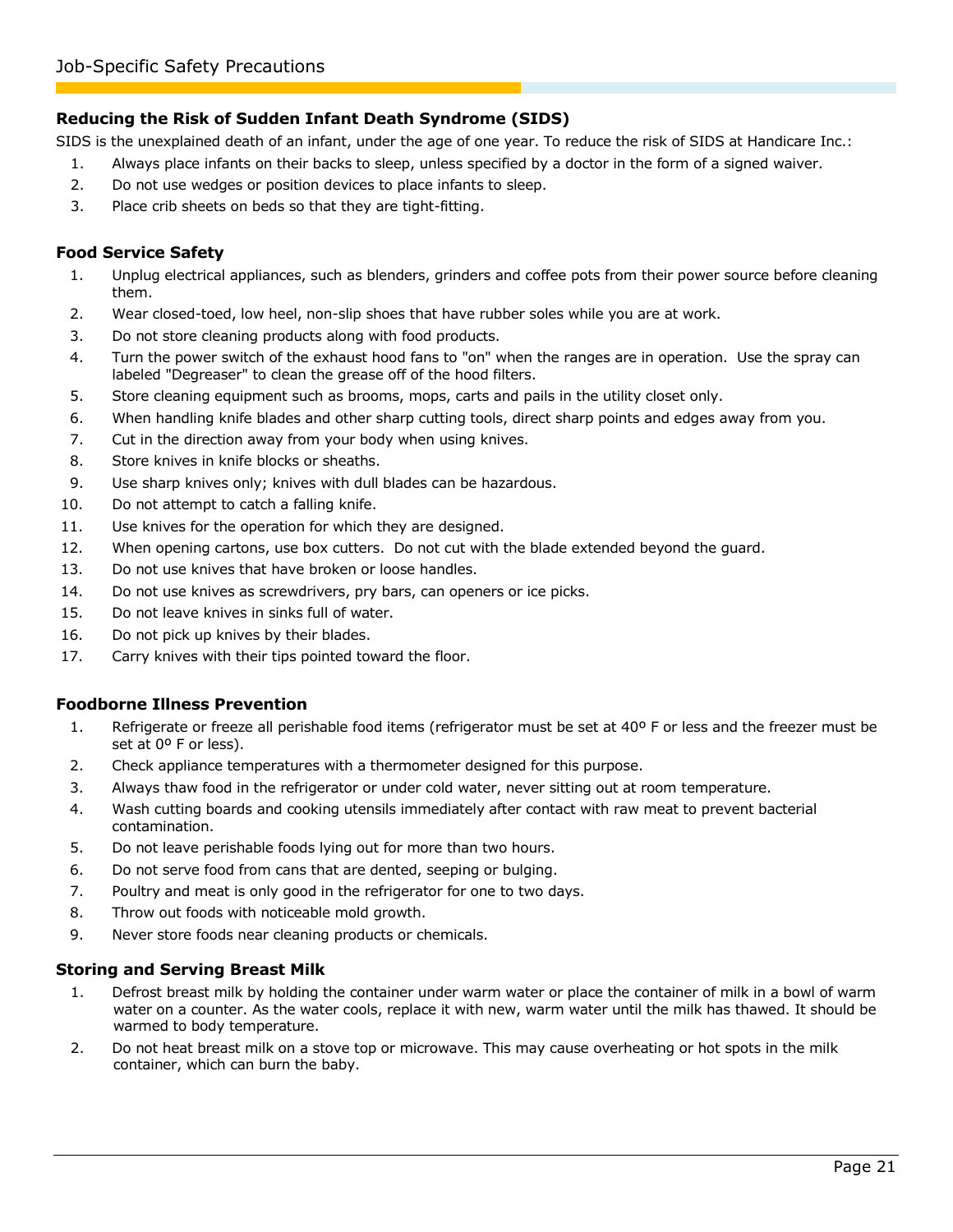- 3. Since human milk is not processed, the cream separates and rises to the top. Shake the container gently to mix the layers of milk.
- 4. Milk remaining in a bottle that has been offered to a baby may be used for the next feeding and then it must be discarded.
- 5. Thawed milk can be saved in a refrigerator for up to 24 hours after thawing and then it must be discarded. Do not refreeze.
- 6. Storage guidelines by temperature:
	- a. Milk may be stored at room temperature of 60º F for 24 hours.
	- b. Milk may be stored at room temperature of 66 to 72º F for 10 hours.
	- c. Milk may be stored at room temperature of 79º F for 4 to 6 hours.
	- d. Milk may be stored in the refrigerator at 32 to39º F for 8 days.
	- e. Milk may be stored in a freezer compartment of a refrigerator for two weeks.
	- f. Milk may be stored in a self-contained freezer for three to four months.
	- g. Milk may be stored in a deep freezer unit at 0º F for six months or longer.